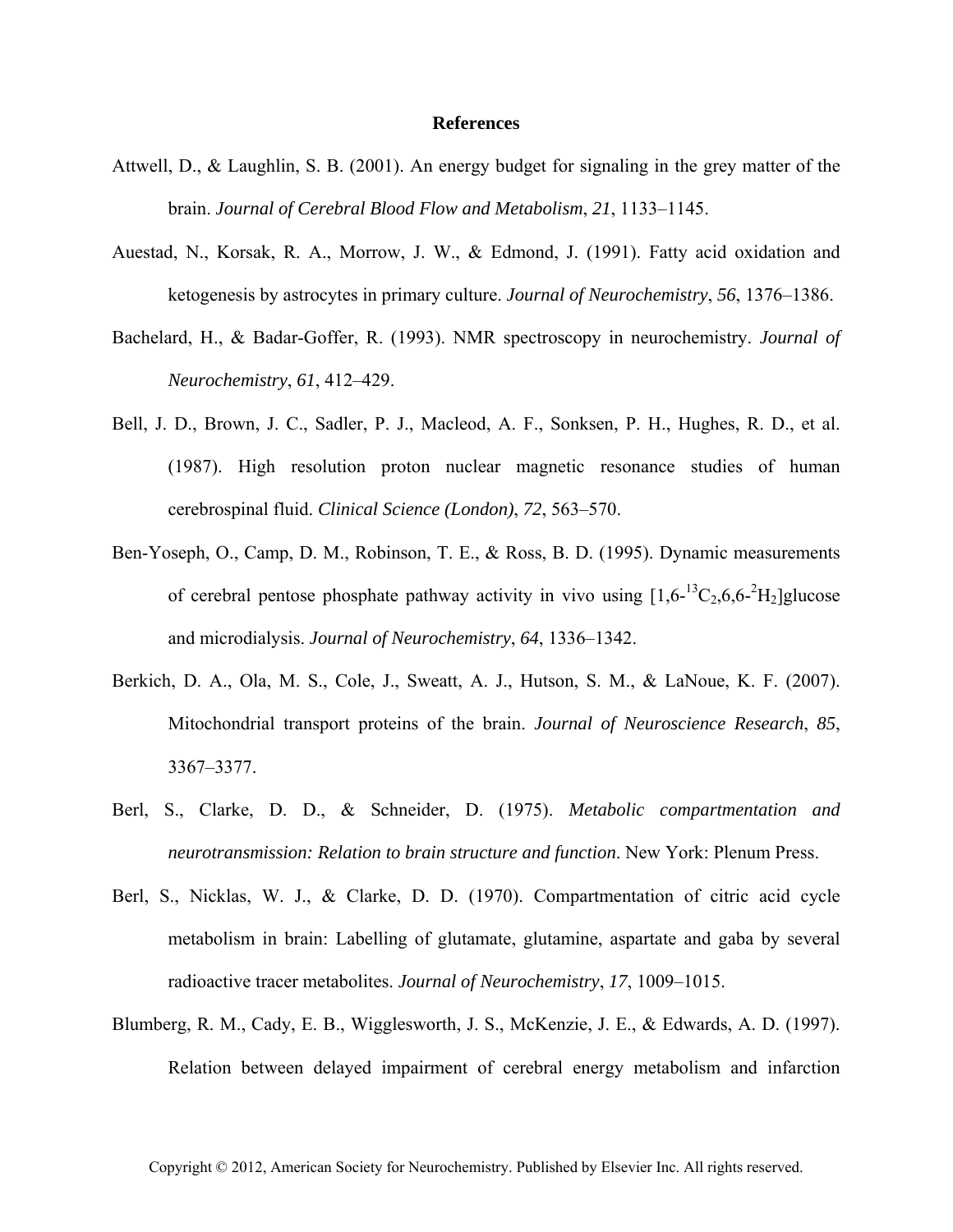following transient focal hypoxia-ischaemia in the developing brain. *Experimental Brain Research*, *113*, 130–137.

- Bolaños, J. P., Heales, S. J., Land, J. M., & Clark, J. B. (1995). Effect of peroxynitrite on the mitochondrial respiratory chain: differential susceptibility of neurones and astrocytes in primary culture. *Journal of Neurochemistry*, *64*, 1965–1972.
- Brown, A. M. (2004). Brain glycogen re-awakened. *Journal of Neurochemistry*, *89*, 537–552.
- Cahill, G. F., Jr. (2006). Fuel metabolism in starvation. *Annual Review of Nutrition*, *26*, 1–22.
- Cerdan, S., Kunnecke, B., & Seelig, J. (1990). Cerebral metabolism of  $[1,2^{-13}C_2]$ acetate as detected by in vivo and in vitro 13C NMR. *Journal of Biological Chemistry*, *265*, 12916– 12926.
- Chih, C. P., & Roberts, E. L., Jr (2003). Energy substrates for neurons during neural activity: A critical review of the astrocyte-neuron lactate shuttle hypothesis. *Journal of Cerebral Blood Flow and Metabolism*, *23*, 1263–1281.
- Choi, I. Y., Lee, S. P., Kim, S. G., & Gruetter, R. (2001). In vivo measurements of brain glucose transport using the reversible Michaelis–Menten model and simultaneous measurements of cerebral blood flow changes during hypoglycemia. *Journal of Cerebral Blood Flow and Metabolism*, *21*, 653–663.
- Clarke, D. D., & Sokoloff, L. (1999). Circulation and energy metabolism. In G. J. Siegel, B. W. Agranoff, D. S. Albers, S. K. Fisher & M. D. Uhler (Eds.), *Basic Neurochemistry* (6th ed.). Philadelphia: Lippincott Williams and Wilkins.
- Cooper, A. J., & Plum, F. (1987). Biochemistry and physiology of brain ammonia. *Physiological Reviews*, *67*, 440–519.

Cremer, J. E. (1982). Substrate utilization and brain development. *Journal of Cerebral Blood*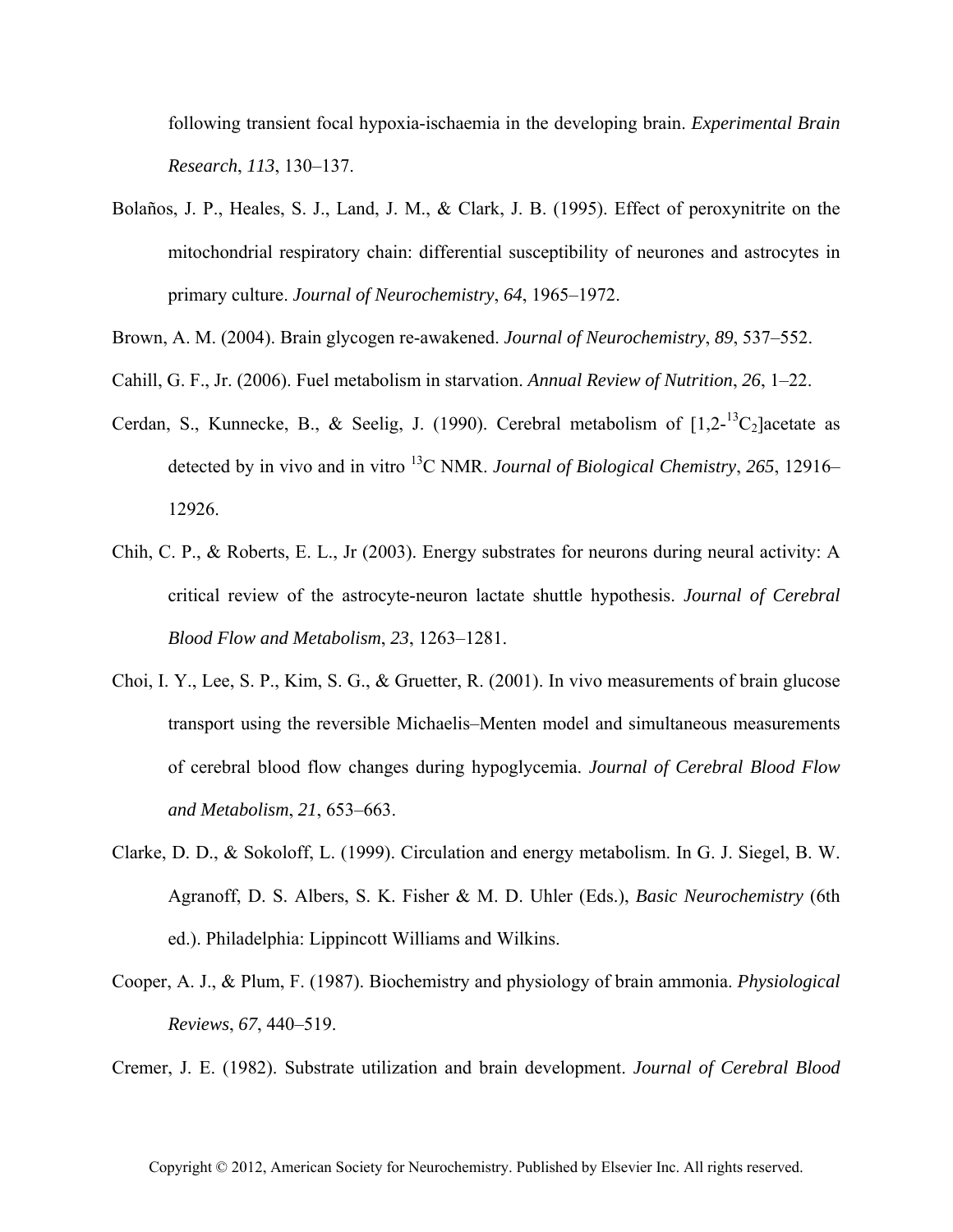*Flow and Metabolism*, *2*, 394–407.

Cruz, N. F., & Dienel, G. A. (2002). High glycogen levels in brains of rats with minimal environmental stimuli: Implications for metabolic contributions of working astrocytes. *Journal of Cerebral Blood Flow and Metabolism*, *22*, 1476–1489.

Danbolt, N. C. (2001). Glutamate uptake. *Progress in Neurobiology*, *65*, 1–105.

- Davis, J. N., Carlsson, A., MacMillan, V., & Siesjö, B. K. (1973). Brain tryptophan hydroxylation: Dependence on arterial oxygen tension. *Science*, *182*, 72–74.
- Dienel, G. A., Ball, K. K., & Cruz, N. F. (2007). A glycogen phosphorylase inhibitor selectively enhances local rates of glucose utilization in brain during sensory stimulation of conscious rats: implications for glycogen turnover. *Journal of Neurochemistry*, *102*, 466– 478.
- Dienel, G. A., & Cruz, N. F. (2003). Neighborly interactions of metabolically-activated astrocytes in vivo. *Neurochemistry International*, *43*, 339–354.
- Dienel, G. A., & Cruz, N. F. (2008). Imaging brain activation: Simple pictures of complex biology. *Annals of the New York Academy of Sciences*, *1147*, 139–170.
- Dienel, G. A., & Cruz, N. F. (2009). Exchange-mediated dilution of brain lactate specific activity: implications for the origin of glutamate dilution and the contributions of glutamine dilution and other pathways. *Journal of Neurochemistry*, *109*(Suppl. 1), 30–37.
- Dienel, G. A., & Hertz, L. (2001). Glucose and lactate metabolism during brain activation. *Journal of Neuroscience Research*, *66*, 824–838.
- Dienel, G. A., Nelson, T., Cruz, N. F., Jay, T., Crane, A. M., & Sokoloff, L. (1988). Over-estimation of glucose-6-phosphatase activity in brain in vivo.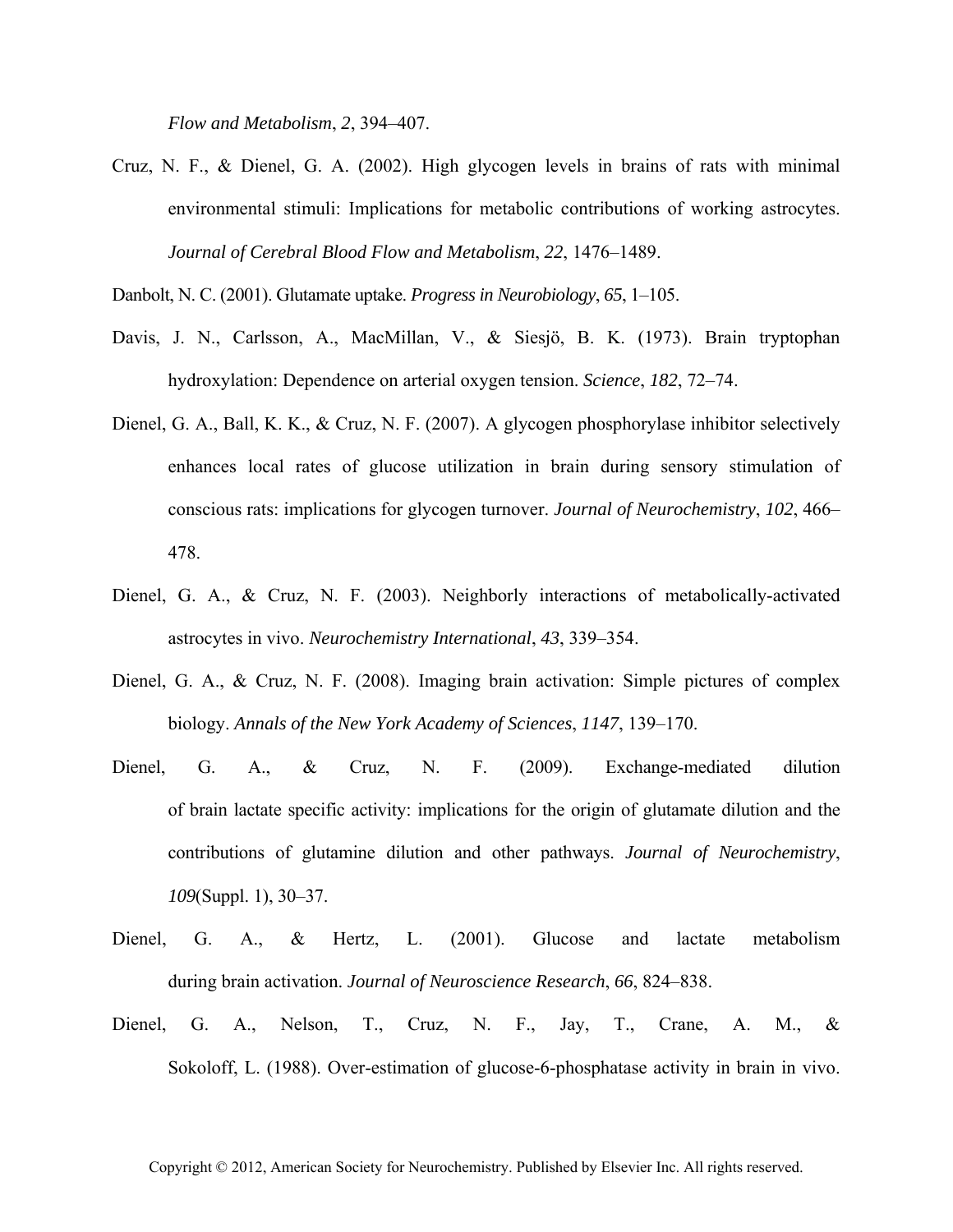Apparent difference in rates of  $[2^{-3}H]$ glucose and  $[U^{-14}C]$ glucose utilization is due to contamination of precursor pool with  $^{14}$ C-labeled products and incomplete recovery of 14C-labeled metabolites. *Journal of Biological Chemistry*, *263*, 19697–19708.

- DiMauro, S., Bonilla, E., Zeviani, M., Nakagawa, M., & DeVivo, D. C. (1985). Mitochondrial myopathies. *Annals of Neurology*, *17*, 521–538.
- DiNuzzo, M., Mangia, S., Maraviglia, B., & Giove, F. (2010). Changes in glucose uptake rather than lactate shuttle take center stage in subserving neuroenergetics: evidence from mathematical modeling. *Journal of Cerebral Blood Flow and Metabolism*, *30*, 586–602.
- Dringen, R., Gebhardt, R., & Hamprecht, B. (1993). Glycogen in astrocytes: possible function as lactate supply for neighboring cells. *Brain Research*, *623*, 208–214.
- Dringen, R., Hoepken, H. H., Minich, T., & Ruedig, C. (2007). Pentose phosphate pathway and NADPH metabolism. In G. E. Gibson & G. A. Dienel (Eds.), *Brain energetics. Integration of molecular and cellular processes* (pp. 41–62). Berlin: Springer-Verlag.
- Edmond, J., Robbins, R. A., Bergstrom, J. D., Cole, R. A., & de Vellis, J. (1987). Capacity for substrate utilization in oxidative metabolism by neurons, astrocytes, and oligodendrocytes from developing brain in primary culture. *Journal of Neuroscience Research*, *18*, 551–561.
- Erecin'ska, M., Zaleska, M. M., Nissim, I., Nelson, D., Dagani, F., & Yudkoff, M. (1988). Glucose and synaptosomal glutamate metabolism: Studies with [15N]glutamate. *Journal of Neurochemistry*, *51*, 892–902.
- Fiermonte, G., Palmieri, L., Todisco, S., Agrimi, G., Palmieri, F., & Walker, J. E. (2002). Identification of the mitochondrial glutamate transporter. Bacterial expression,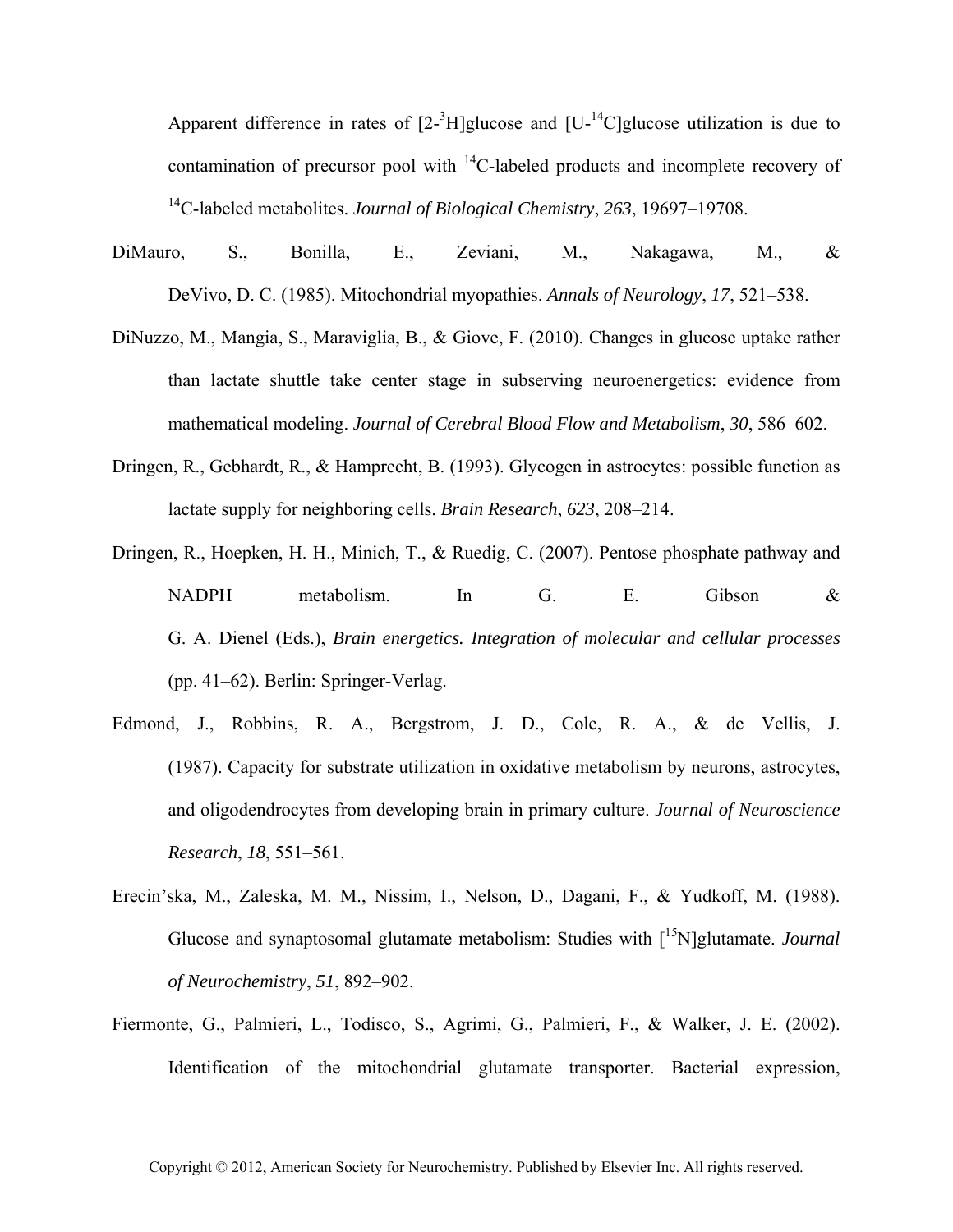reconstitution, functional characterization, and tissue distribution of two human isoforms. *Journal of Biological Chemistry*, *277*, 19289–19294.

- Fitzpatrick, S. M., Hetherington, H. P., Behar, K. L., & Shulman, R. G. (1990). The flux from glucose to glutamate in the rat brain in vivo as determined by  $\rm{^{1}H\text{-}observed,~^{13}C\text{-}edited}$ NMR spectroscopy. *Journal of Cerebral Blood Flow and Metabolism*, *10*, 170–179.
- Fox, P. T., & Raichle, M. E. (1986). Focal physiological uncoupling of cerebral blood flow and oxidative metabolism during somatosensory stimulation in human subjects. *Proceedings of the National Academy of Sciences of the United States of America*, *83*, 1140–1144.
- Fox, P. T., Raichle, M. E., Mintun, M. A., & Dence, C. (1988). Nonoxidative glucose consumption during focal physiologic neural activity. *Science*, *241*, 462–464.
- Gandhi, G. K., Cruz, N. F., Ball, K. K., & Dienel, G. A. (2009). Astrocytes are poised for lactate trafficking and release from activated brain and for supply of glucose to neurons. *Journal of Neurochemistry*, *111*, 522–536.
- Gibson, G. E., & Duffy, T. E. (1981). Impaired synthesis of acetylcholine by mild hypoxic hypoxia or nitrous oxide. *Journal of Neurochemistry*, *36*, 28–33.
- Gordon, G. R., Choi, H. B., Rungta, R. L., Ellis-Davies, G. C., & MacVicar, B. A. (2008). Brain metabolism dictates the polarity of astrocyte control over arterioles. *Nature*, *456*, 745– 749.
- Gotoh, J., Itoh, Y., Kuang, T. Y., Cook, M., Law, M. J., & Sokoloff, L. (2000). Negligible glucose-6–phosphatase activity in cultured astroglia. *Journal of Neurochemistry*, *74*, 1400–1408.
- Gruetter, R., Novotny, E. J., Boulware, S. D., Rothman, D. L., Mason, G. F., Shulman, G. I., et al. (1993). Non-invasive measurements of the cerebral steady-state glucose concentration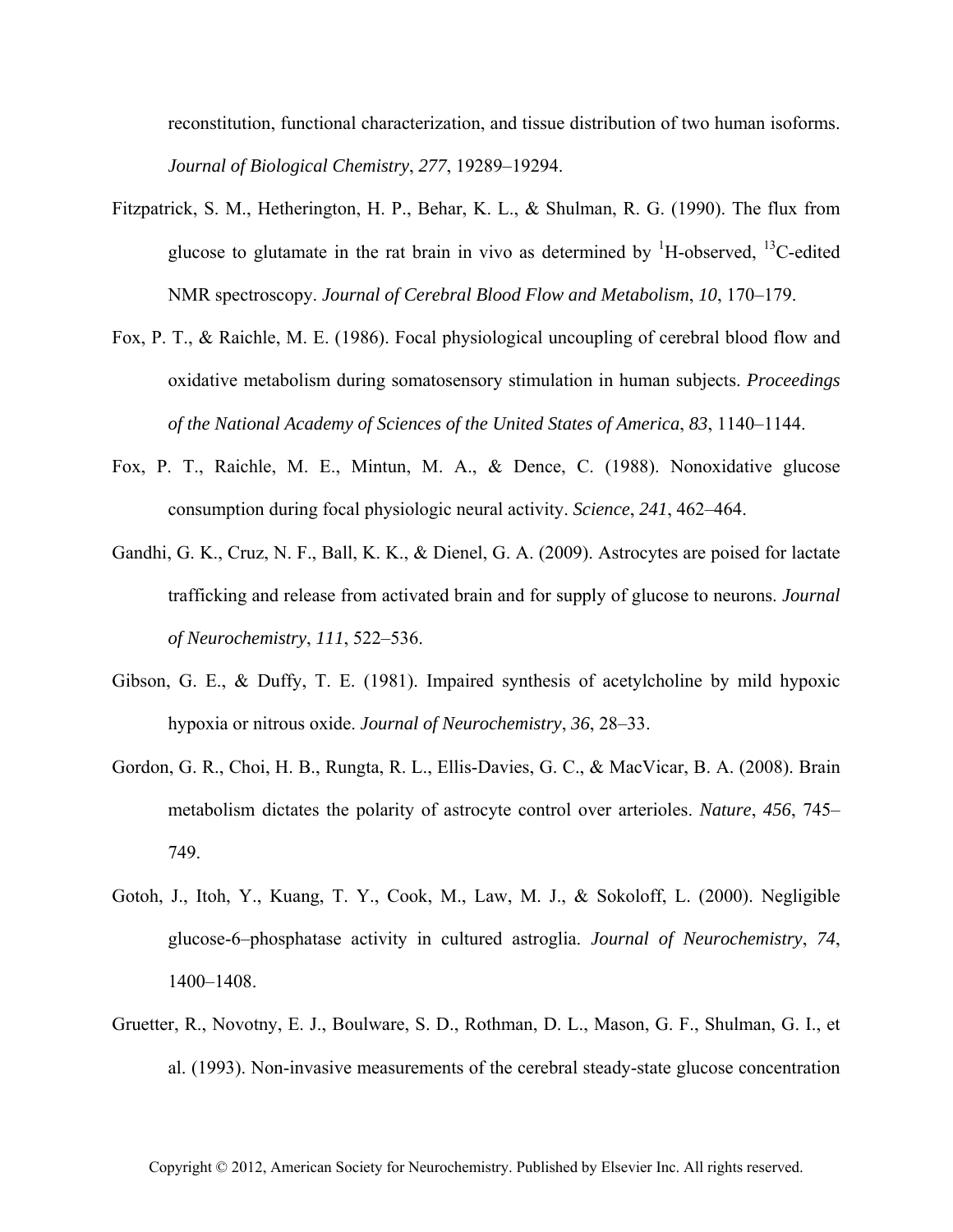and transport in humans by 13C nuclear magnetic resonance. *Advances in Experimental Medicine and Biology*, *331*, 35–40.

- Gruetter, R., Seaquist, E. R., & Ugurbil, K. (2001). A mathematical model of compartmentalized neurotransmitter metabolism in the human brain. *American Journal of Physiology Endocrinology Metabolism*, *281*, E100–E112.
- Henry, P. G., Öz, G., Provencher, S., & Gruetter, R. (2003). Toward dynamic isotopomer analysis in the rat brain in vivo: Automatic quantitation of  $^{13}$ C NMR spectra using LCModel. *NMR in Biomedicine*, *16*, 400–412.
- Herrero-Mendez, A., Almeida, A., Fernandez, E., Maestre, C., Moncada, S., & Bolaños, J. P. (2009). The bioenergetic and antioxidant status of neurons is controlled by continuous degradation of a key glycolytic enzyme by APC/C-Cdh1. *Nature Cell Biology*, *11*, 747– 752.
- Hertz, L., Dringen, R., Schousboe, A., & Robinson, S. R. (1999). Astrocytes: Glutamate producers for neurons. *Journal of Neuroscience Research*, *57*, 417–428.
- Hertz, L., & Hertz, E. (2003). Cataplerotic TCA cycle flux determined as glutamate-sustained oxygen consumption in primary cultures of astrocytes. *Neurochemistry International*, *43*, 355–361.
- Hertz, L., Peng, L., & Dienel, G. A. (2007). Energy metabolism in astrocytes: high rate of oxidative metabolism and spatiotemporal dependence on glycolysis/glycogenolysis. *Journal of Cerebral Blood Flow and Metabolism*, *27*, 219–249.
- Holden, J. E., Mori, K., Dienel, G. A., Cruz, N. F., Nelson, T., & Sokoloff, L. (1991). Modeling the dependence of hexose distribution volumes in brain on plasma glucose concentration: implications for estimation of the local 2-deoxyglucose lumped constant. *Journal of*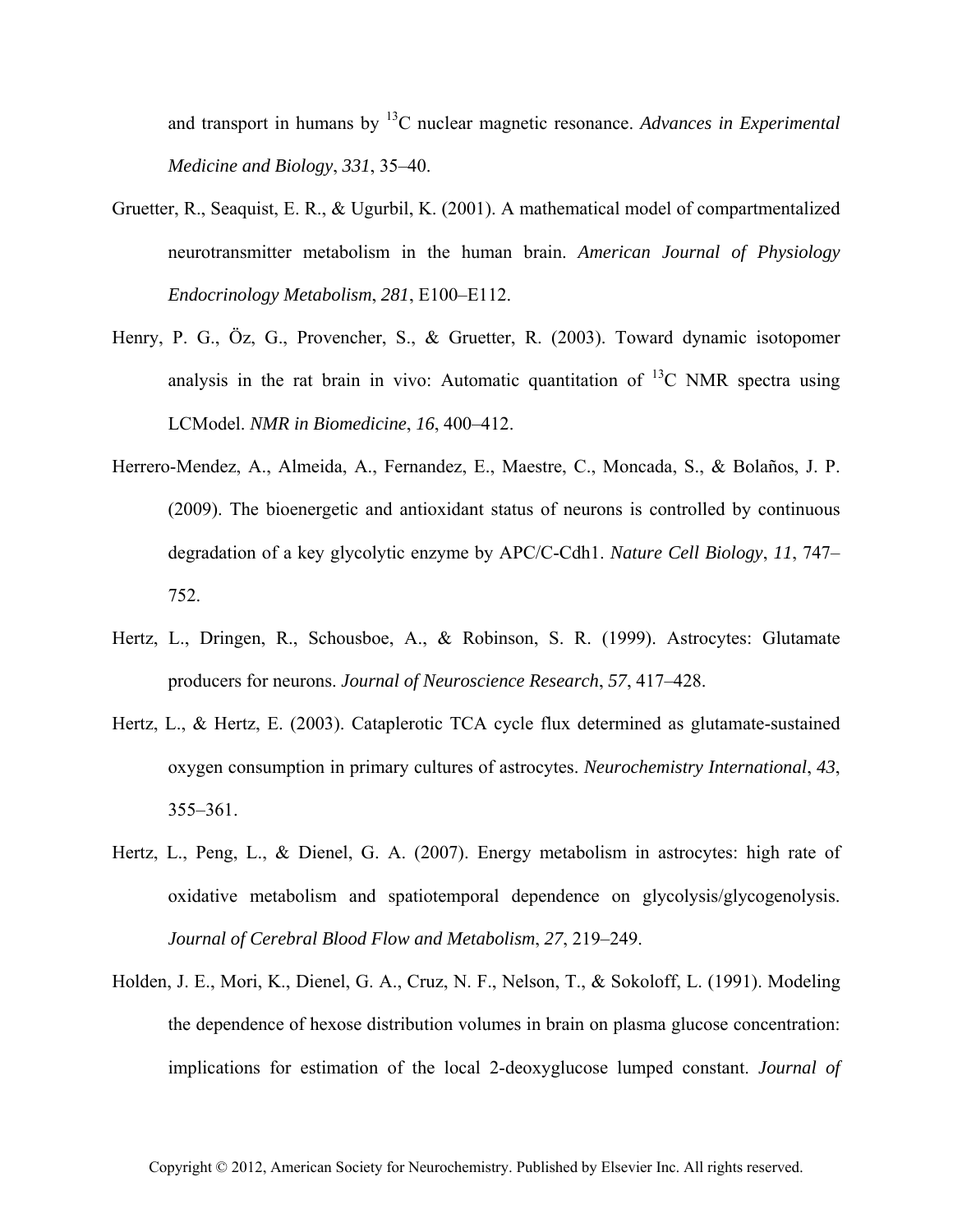*Cerebral Blood Flow and Metabolism*, *11*, 171–182.

- Horinaka, N., Kuang, T. Y., Pak, H., Wang, R., Jehle, J., Kennedy, C., et al. (1997). Blockade of cerebral blood flow response to insulin-induced hypoglycemia by caffeine and glibenclamide in conscious rats. *Journal of Cerebral Blood Flow and Metabolism*, *17*, 1309–1318.
- Hur, E. M., & Zhou, F. Q. (2010). GSK3 signalling in neural development. *Nature Reviews Neuroscience*, *11*, 539–551.
- Hyder, F., Patel, A. B., Gjedde, A., Rothman, D. L., Behar, K. L., & Shulman, R. G. (2006). Neuronal–glial glucose oxidation and glutamatergic-GABAergic function. *Journal of Cerebral Blood Flow and Metabolism*, *26*, 865–877.
- Iadecola, C., & Nedergaard, M. (2007). Glial regulation of the cerebral microvasculature. *Nature Neuroscience*, *10*, 1369–1376.
- Itoh, Y., Esaki, T., Shimoji, K., Cook, M., Law, M. J., Kaufman, E., et al. (2003). Dichloroacetate effects on glucose and lactate oxidation by neurons and astroglia in vitro and on glucose utilization by brain in vivo. *Proceedings of the National Academy of Sciences of the United States of America*, *100*, 4879–4884.
- Jalil, M. A., Begum, L., Contreras, L., Pardo, B., Iijima, M., Li, M. X., et al. (2005). Reduced N-acetylaspartate levels in mice lacking aralar, a brain- and muscle-type mitochondrial aspartate-

glutamate carrier. *Journal of Biological Chemistry*, *280*, 31333–31339.

Jankowska-Kulawy, A., Bielarczyk, H., Pawelczyk, T., Wroblewska, M., & Szutowicz, A. (2010). Acetyl-CoA and acetylcholine metabolism in nerve terminal compartment of thiamine deficient rat brain. *Journal of Neurochemistry*, *115*, 333–342.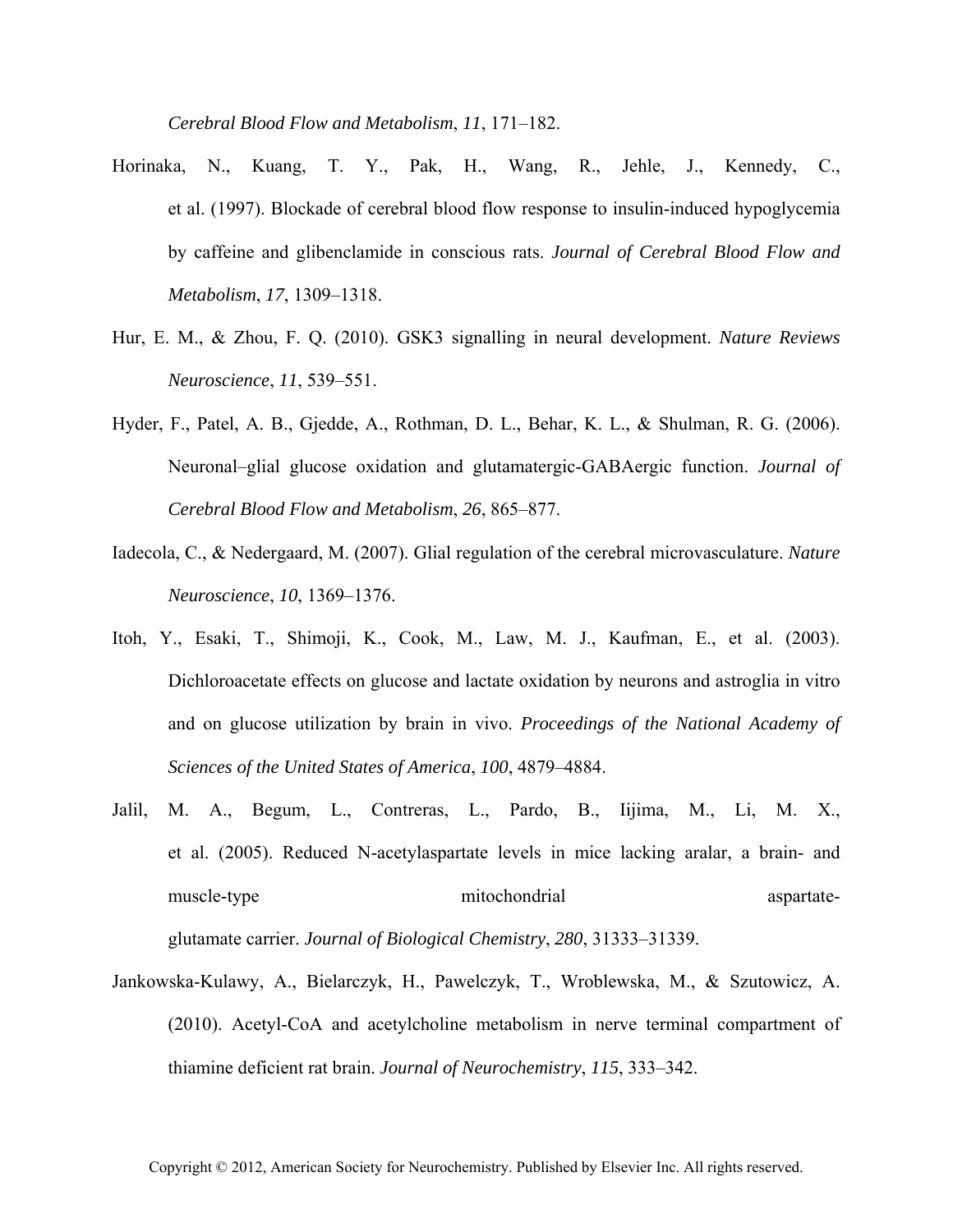- Jansen, J. F., Backes, W. H., Nicolay, K., & Kooi, M. E. (2006). 1H MR spectroscopy of the brain: absolute quantification of metabolites. *Radiology*, *240*, 318–332.
- Jost, C. R., Van Der Zee, C. E., In 't Zandt, H. J., Oerlemans, F., Verheij, M., Streijger, F., et al. (2002). Creatine kinase B-driven energy transfer in the brain is important for habituation and spatial learning behaviour, mossy fibre field size and determination of seizure susceptibility. *European Journal of Neuroscience*, *15*, 1692–1706.
- Kennedy, C., & Sokoloff, L. (1957). An adaptation of the nitrous oxide method to the study of the cerebral circulation in children; normal values for cerebral blood flow and cerebral metabolic rate in childhood. *Journal Clinical Investigation*, *36*, 1130–1137.
- Kinnala, A., Suhonen-Polvi, H., Aarimaa, T., Kero, P., Korvenranta, H., Ruotsalainen, U., et al. (1996). Cerebral metabolic rate for glucose during the first six months of life: an FDG positron emission tomography study. *Archives of Diseases in Childhood Fetal and Neonatal Edition*, *74*, F153–F157.
- Kumagai, A. K., Kang, Y. S., Boado, R. J., & Pardridge, W. M. (1995). Upregulation of blood– brain barrier GLUT1 glucose transporter protein and mRNA in experimental chronic hypoglycemia. *Diabetes*, *44*, 1399–1404.
- Künnecke, B., Cerdan, S., & Seelig, J. (1993). Cerebral metabolism of  $[1,2^{-13}C_2]$ glucose and [U-<sup>13</sup>C<sub>4</sub>]3-hydroxybutyrate in rat brain as detected by 13C NMR spectroscopy. *NMR in Biomedicine*, *6*, 264–277.
- Kvamme, E., Torgner, I. A., & Roberg, B. (2001). Kinetics and localization of brain phosphate activated glutaminase. *Journal of Neuroscience Research*, *66*, 951–958.
- Lai, J. C., Walsh, J. M., Dennis, S. C., & Clark, J. B. (1977). Synaptic and non-synaptic mitochondria from rat brain: isolation and characterization. *Journal of Neurochemistry*,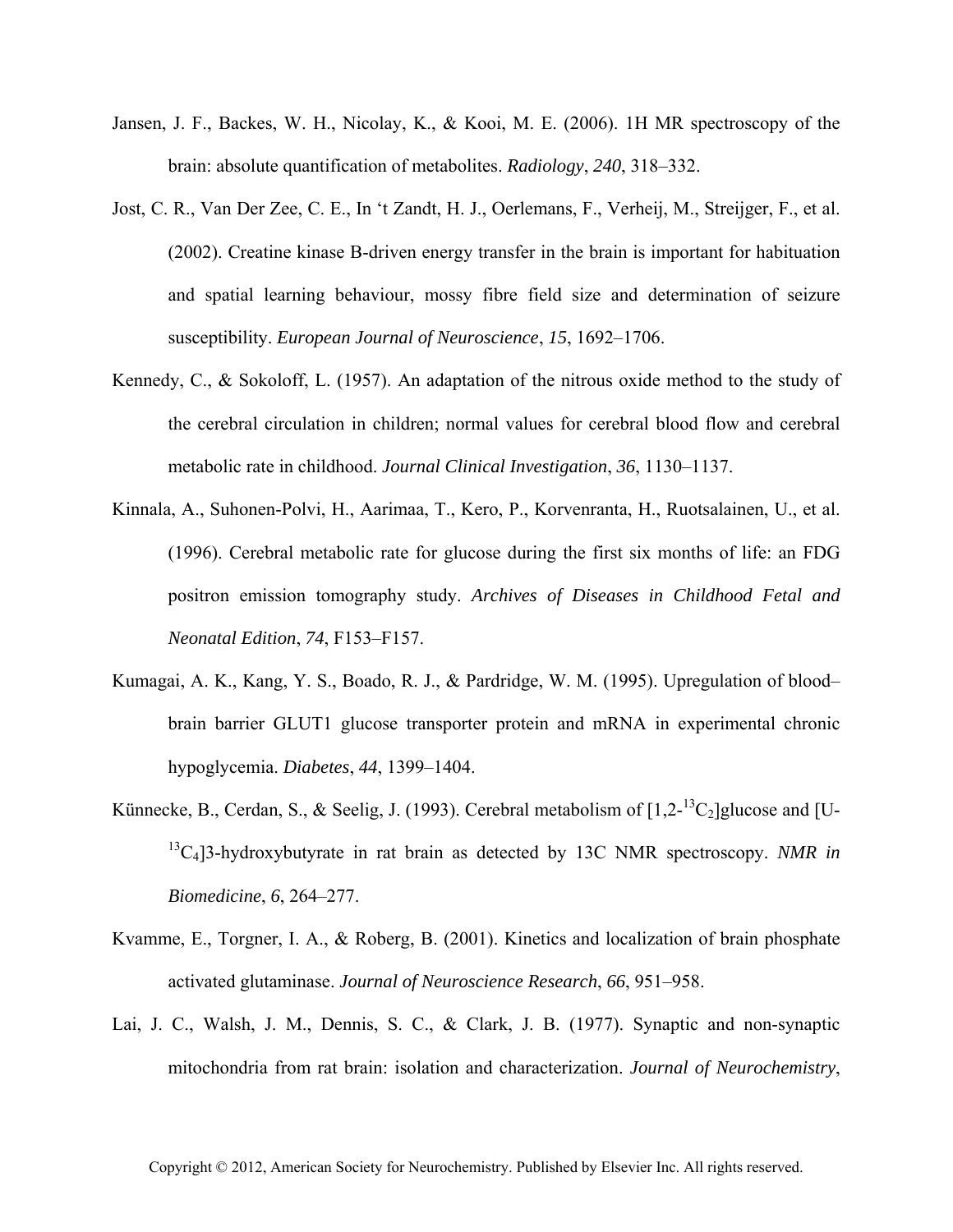*28*, 625–631.

- LaManna, J. C., Piciule, P., & Chavez, J. C. (2007). Genetics and gene expression of glycolysis. In G. E. Gibson & G. A. Dienel (Eds.), *Brain energetics, integration of molecular and cellular processes* (pp. 771–788). Berlin: Springer-Verlag.
- LaNoue, K. F., & Tischler, M. E. (1974). Electrogenic characteristics of the mitochondrial glutamate-aspartate antiporter. *Journal of Biological Chemistry*, *249*, 7522–7528.
- Leino, R. L., Gerhart, D. Z., Duelli, R., Enerson, B. E., & Drewes, L. R. (2001). Diet-induced ketosis increases monocarboxylate transporter (MCT1) levels in rat brain. *Neurochemistry International*, *38*, 519–527.
- Linde, R., Schmalbruch, I. K., Paulson, O. B., & Madsen, P. L. (1999). The Kety-Schmidt technique for repeated measurements of global cerebral blood flow and metabolism in the conscious rat. *Acta Physiologica Scandinavica*, *165*, 395–401.
- Lovatt, D., Sonnewald, U., Waagepetersen, H. S., Schousboe, A., He, W., Lin, J. H., et al. (2007). The transcriptome and metabolic gene signature of protoplasmic astrocytes in the adult murine cortex. *Journal of Neuroscience*, *27*, 12255– 12266.
- Lowry, O. H., & Passonneau, J. V. (1964). The relationships between substrates and enzymes of glycolysis in brain. *Journal of Biological Chemistry*, *239*, 31–42.
- Lowry, O. H., & Passonneau, J. V. (1966). Kinetic evidence for multiple binding sites on phosphofructokinase. *Journal of Biological Chemistry*, *241*, 2268–2279.
- Mac, M., & Nalecz, K. A. (2003). Expression of monocarboxylic acid transporters (MCT) in brain cells. Implication for branched chain alpha-ketoacids transport in neurons. *Neurochemistry International*, *43*, 305–309.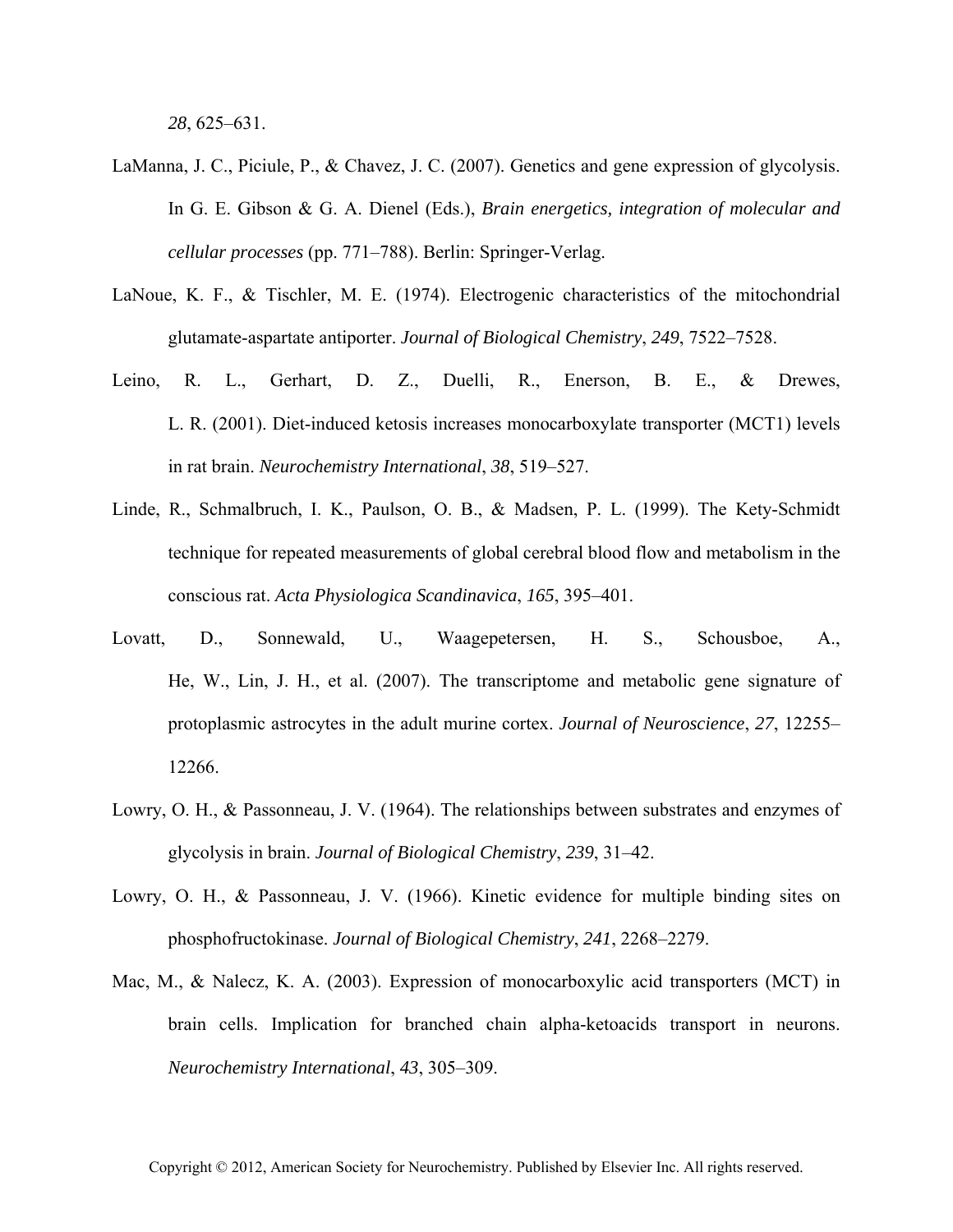- Madsen, P. L., Hasselbalch, S. G., Hagemann, L. P., Olsen, K. S., Bulow, J., Holm, S., et al. (1995). Persistent resetting of the cerebral oxygen/glucose uptake ratio by brain activation: evidence obtained with the Kety-Schmidt technique. *Journal of Cerebral Blood Flow and Metabolism*, *15*, 485–491.
- Malik, P., McKenna, M. C., & Tildon, J. T. (1993). Regulation of malate dehydrogenases from neonatal, adolescent, and mature rat brain. *Neurochemical Research*, *18*, 247–257.
- Mangia, S., Giove, F., Tkac, I., Logothetis, N. K., Henry, P. G., Olman, C. A., et al. (2009b). Metabolic and hemodynamic events after changes in neuronal activity: current hypotheses, theoretical predictions and in vivo NMR experimental findings. *Journal of Cerebral Blood Flow and Metabolism*, *29*, 441–463.
- Mangia, S., Simpson, I. A., Vannucci, S. J., & Carruthers, A. (2009a). The in vivo neuron-toastrocyte lactate shuttle in human brain: evidence from modeling of measured lactate levels during visual stimulation. *Journal of Neurochemistry*, *109*(Suppl. 1), 55–62.
- Mangia, S., Tkac, I., Logothetis, N. K., Gruetter, R., Van de Moortele, P. F., & Ugurbil, K. (2007). Dynamics of lactate concentration and blood oxygen level-dependent effect in the human visual cortex during repeated identical stimuli. *Journal of Neuroscience Research*, *85*, 3340–3346.
- Martinez-Hernandez, A., Bell, K. P., & Norenberg, M. D. (1977). Glutamine synthetase: glial localization in brain. *Science*, *195*, 1356–1358.
- Mason, G. F., & Rothman, D. L. (2004). Basic principles of metabolic modeling of NMR (13)C isotopic turnover to determine rates of brain metabolism in vivo. *Metabolic Engineering*, *6*, 75–84.

Matthews, C. K., & van Holde, K. E. (1996). *Biochemistry* (ed.). Redwood City, CA: Benjamin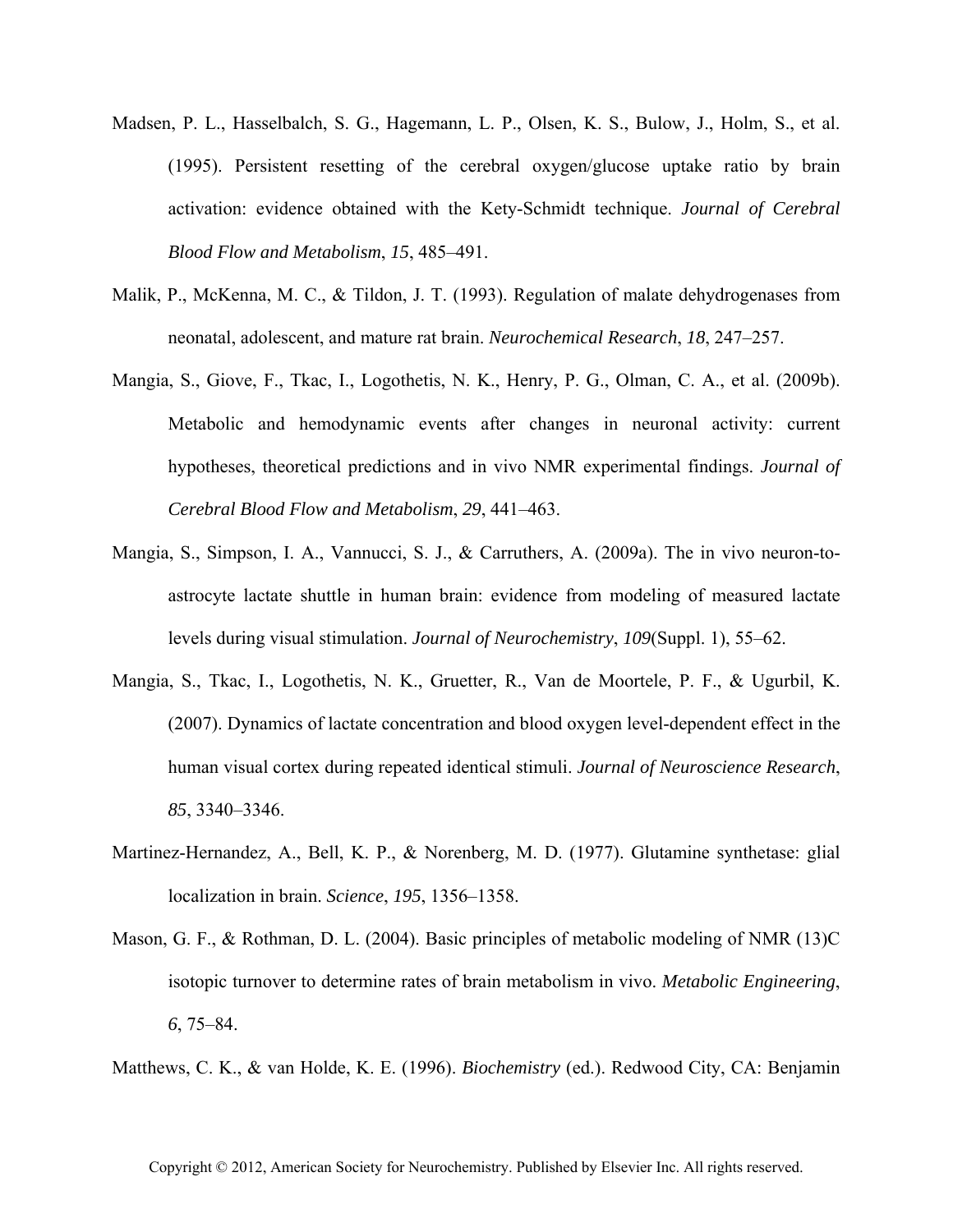Cummings. (pp. 474–477)

- McKenna, M. C. (2007). The glutamate–glutamine cycle is not stoichiometric: fates of glutamate in brain. *Journal of Neuroscience Research*, *85*, 3347–3358.
- McKenna, M. C., Gruetter, R., Sonnewald, U., Waagepetersen, H. S., Schousboe, A., (2006c). Energy metabolism of the brain. In A., Siegel, G. J., Albers, R. W., Brady, S. T., Price, D. L., (Eds), *Basic neurochemistry*, 7th edition. Burlington, MA: Elsevier Academic Press. (pp. 531–557)
- McKenna, M. C., Hopkins, I. B., Lindauer, S. L., & Bamford, P. (2006a). Aspartate aminotransferase in synaptic and nonsynaptic mitochondria: differential effect of compounds that influence transient hetero-enzyme complex (metabolon) formation. *Neurochemistry International*, *48*, 629–636.
- McKenna, M. C., Sonnewald, U., Huang, X., Stevenson, J., & Zielke, H. R. (1996). Exogenous glutamate concentration regulates the metabolic fate of glutamate in astrocytes. *Journal of Neurochemistry*, *66*, 386–393.
- McKenna, M. C., Stevenson, J. H., Huang, X., & Hopkins, I. B. (2000). Differential distribution of the enzymes glutamate dehydrogenase and aspartate aminotransferase in cortical synaptic mitochondria contributes to metabolic compartmentation in cortical synaptic terminals. *Neurochemistry International*, *37*, 229–241.
- McKenna, M. C., Tildon, J. T., Couto, R., Stevenson, J. H., & Caprio, F. J. (1990). The metabolism of malate by cultured rat brain astrocytes. *Neurochemical Research*, *15*, 1211–1220.
- McKenna, M. C., Tildon, J. T., Stevenson, J. H., Boatright, R., & Huang, S. (1993). Regulation of energy metabolism in synaptic terminals and cultured rat brain astrocytes: differences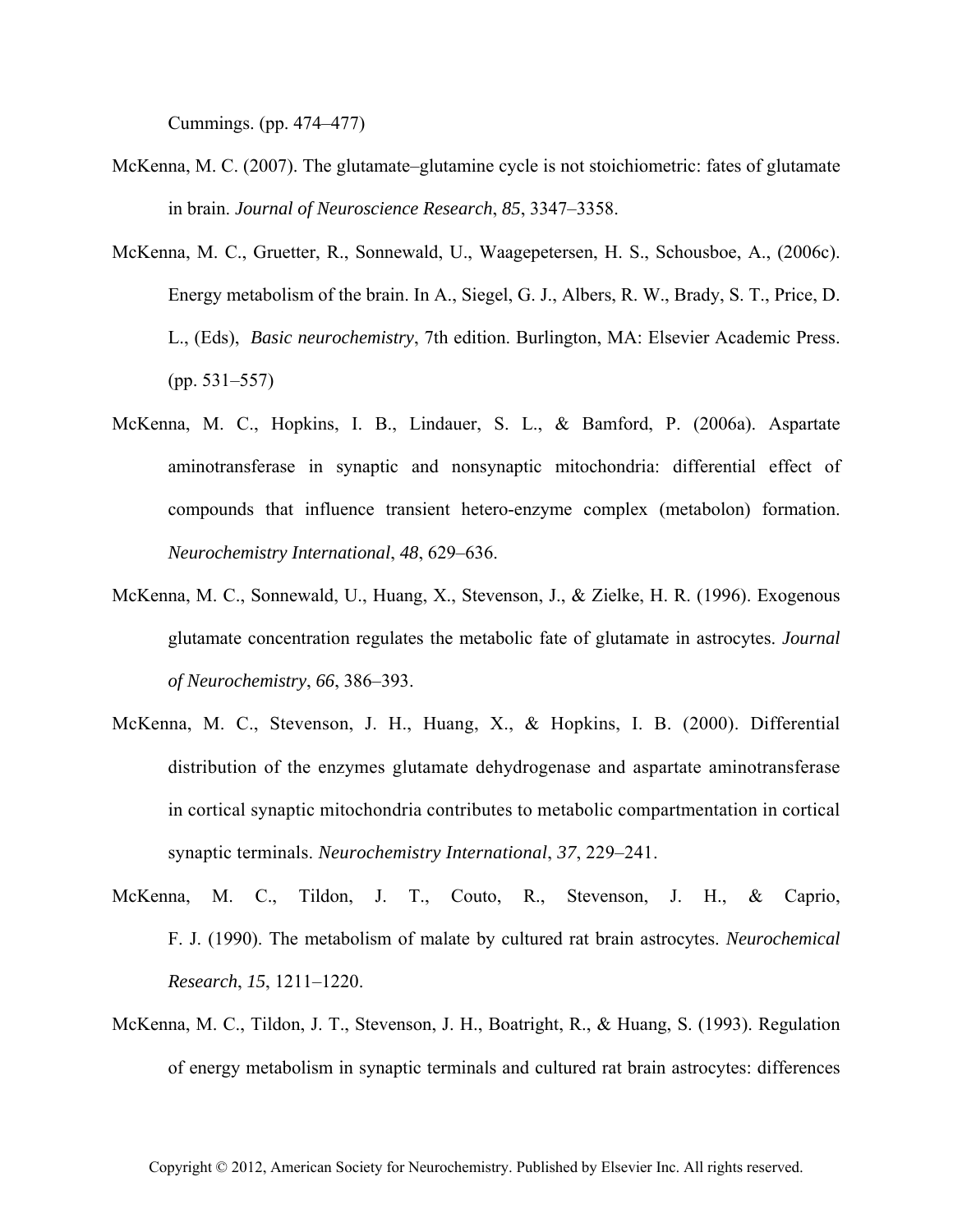revealed using aminooxyacetate. *Developmental Neuroscience*, *15*, 320–329.

- McKenna, M. C., Tildon, J. T., Stevenson, J. H., & Hopkins, I. B. (1994). Energy metabolism in cortical synaptic terminals from weanling and mature rat brain: evidence for multiple compartments of tricarboxylic acid cycle activity. *Developmental Neuroscience*, *16*, 291– 300.
- McKenna, M. C., Tildon, J. T., Stevenson, J. H., Hopkins, I. B., Huang, X., & Couto, R. (1998). Lactate transport by cortical synaptosomes from adult rat brain: Characterization of kinetics and inhibitor specificity. *Developmental Neuroscience*, *20*, 300–309.
- McKenna, M. C., Tildon, J. T., Stevenson, J. H., Huang, X., & Kingwell, K. G. (1995). Regulation of mitochondrial and cytosolic malic enzymes from cultured rat brain astrocytes. *Neurochemical Research*, *20*, 1491–1501.
- McKenna, M. C., Waagepetersen, H. S., Schousboe, A., & Sonnewald, U. (2006b). Neuronal and astrocytic shuttle mechanisms for cytosolic–mitochondrial transfer of reducing equivalents: current evidence and pharmacological tools. *Biochemical Pharmacology*, *71*, 399–407.
- Meyer, R. A., Sweeney, H. L., & Kushmerick, M. J. (1984). A simple analysis of the "phosphocreatine shuttle". *American Journal of Physiology*, *246*, C365–C377.
- Molinari, F., Kaminska, A., Fiermonte, G., Boddaert, N., Raas-Rothschild, A., Plouin, P., et al. (2009). Mutations in the mitochondrial glutamate carrier SLC25A22 in neonatal epileptic encephalopathy with suppression bursts. *Clinical Genetics*, *76*, 188–194.
- Morfini, G., Szebenyi, G., Brown, H., Pant, H. C., Pigino, G., DeBoer, S., et al. (2004). A novel CDK5–dependent pathway for regulating GSK3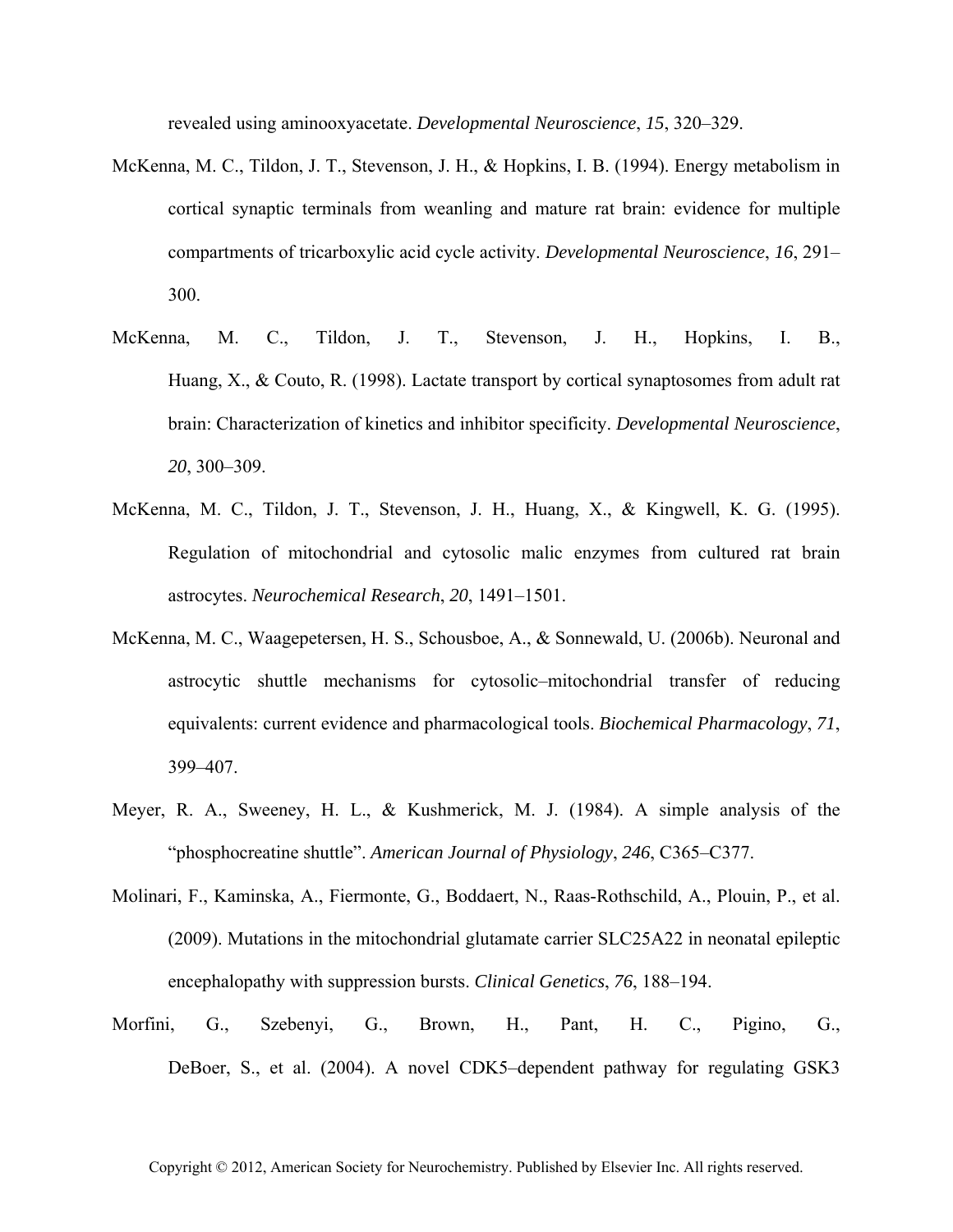activity and kinesin-driven motility in neurons. *EMBO Journal*, *23*, 2235–2245.

- Nakao, Y., Itoh, Y., Kuang, T. Y., Cook, M., Jehle, J., & Sokoloff, L. (2001). Effects of anesthesia on functional activation of cerebral blood flow and metabolism. *Proceedings of the National Academy of Sciences of the United States of America*, *98*, 7593–7598.
- Nehlig, A. (2004). Brain uptake and metabolism of ketone bodies in animal models. *Prostaglandins Leukot Essent Fatty Acids*, *70*, 265–275.
- Nehlig, A., Wittendorp-Rechenmann, E., & Lam, C. D. (2004). Selective uptake of  $\int_1^{14}C_1^2$ deoxyglucose by neurons and astrocytes: high-resolution microautoradiographic imaging by cellular 14C-trajectography combined with immunohistochemistry. *Journal of Cerebral Blood Flow and Metabolism*, *24*, 1004–1014.
- Ogawa, S., Lee, T. M., Kay, A. R., & Tank, D. W. (1990). Brain magnetic resonance imaging with contrast dependent on blood oxygenation. *Proceedings of the National Academy of Sciences of the United States of America*, *87*, 9868–9872.
- Olstad, E., Olsen, G. M., Qu, H., & Sonnewald, U. (2007). Pyruvate recycling in cultured neurons from cerebellum. *Journal of Neuroscience Research*, *85*, 3318–3325.
- Öz, G., Berkich, D. A., Henry, P. G., Xu, Y., LaNoue, K., Hutson, S. M., et al. (2004). Neuroglial metabolism in the awake rat brain: CO2 fixation increases with brain activity. *Journal of Neuroscience*, *24*, 11273–11279.
- Öz, G., Henry, P. G., Seaquist, E. R., & Gruetter, R. (2003). Direct, noninvasive measurement of brain glycogen metabolism in humans. *Neurochemistry International*, *43*, 323–329.
- Öz, G., Seaquist, E. R., Kumar, A., Criego, A. B., Benedict, L. E., Rao, J. P., et al. (2007). Human brain glycogen content and metabolism: implications on its role in brain energy metabolism. *American Journal of Physiology Endocrinology Metabolism*, *292*, E946–951.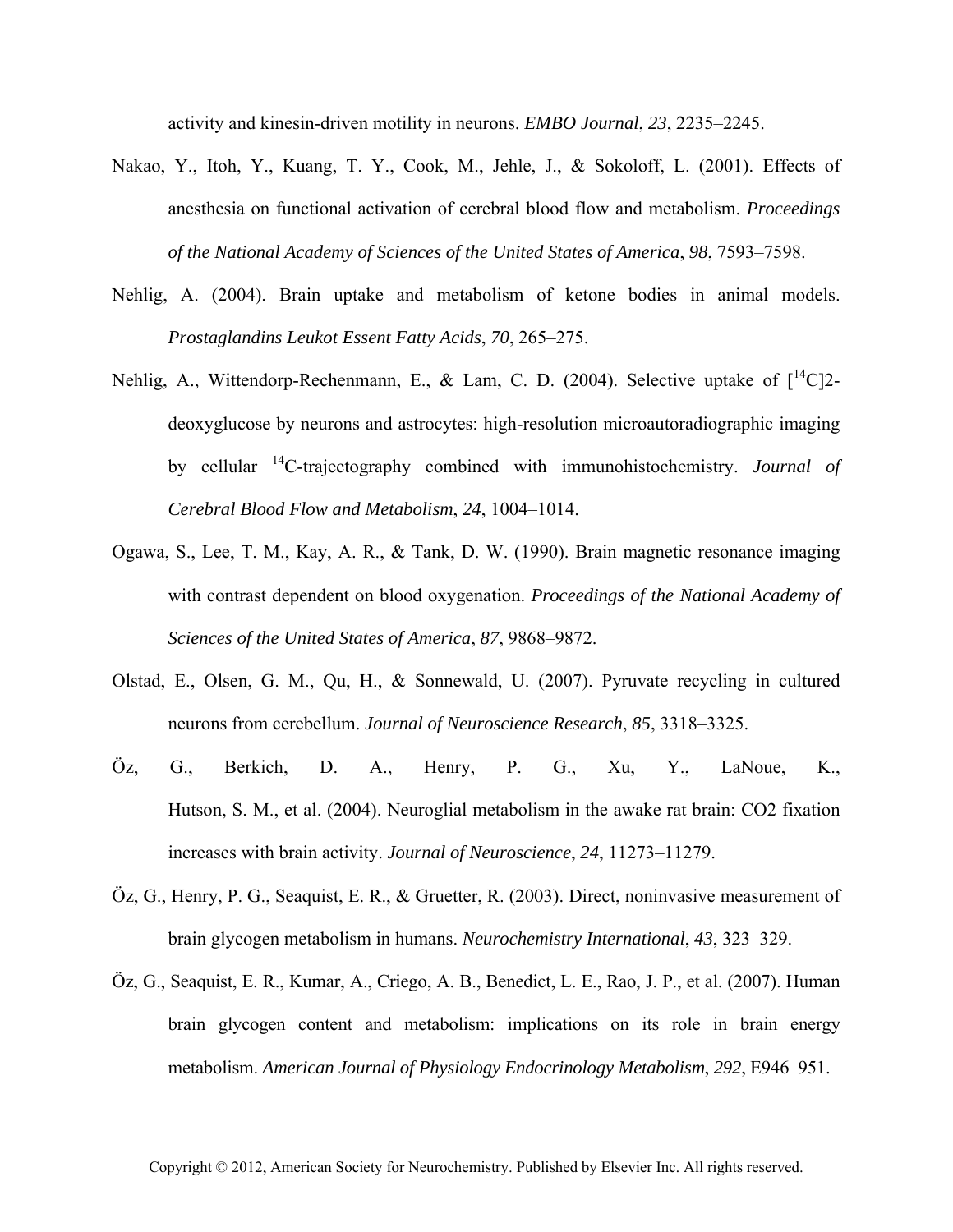- O'Brien, J., Kla, K. M., Hopkins, I. B., Malecki, E. A., & McKenna, M. C. (2007). Kinetic parameters and lactate dehydrogenase isozyme activities support possible lactate utilization by neurons. *Neurochemical Research*, *32*, 597–607.
- Pan, J. W., de Graaf, R. A., Petersen, K. F., Shulman, G. I., Hetherington, H. P., & Rothman, D. L. (2002). [2,4-13 C2]-beta-Hydroxybutyrate metabolism in human brain. *Journal of Cerebral Blood Flow and Metabolism*, *22*, 890–898.
- Pardo, B., Rodrigues, T. B., Contreras, L., Garzon, M., Llorente-Folch, I., Kobayashi, K., et al. (2011). Brain glutamine synthesis requires neuronal-born aspartate as amino donor for glial glutamate formation. *Journal of Cerebral Blood Flow and Metabolism*, *31*, 90–101.
- Patel, A. B., Chowdhury, G. M., de Graaf, R. A., Rothman, D. L., Shulman, R. G., & Behar, K. L. (2005). Cerebral pyruvate carboxylase flux is unaltered during bicuculline-seizures. *Journal of Neuroscience Research*, *79*, 128–138.
- Patel, M. S. (1974). The relative significance of  $CO<sub>2</sub>$ -fixing enzymes in the metabolism of rat brain. *Journal of Neurochemistry*, *22*, 717–724.
- Patel, M. S., Johnson, C. A., Rajan, R., & Owen, O. E. (1975). The metabolism of ketone bodies in developing human brain: development of ketone-body–utilizing enzymes and ketone bodies as precursors for lipid synthesis. *Journal of Neurochemistry*, *25*, 905–908.
- Paulson, O. B. (2002). Blood–brain barrier, brain metabolism and cerebral blood flow. *European Neuropsychopharmacology*, *12*, 495–501.
- Pellerin, L., Bouzier-Sore, A. K., Aubert, A., Serres, S., Merle, M., Costalat, R., et al. (2007). Activity-dependent regulation of energy metabolism by astrocytes: an update. *Glia*, *55*, 1251–1262.

Pelligrino, D. A., LaManna, J. C., Duckrow, R. B., Bryan, R. M., Jr., & Harik, S. I. (1992).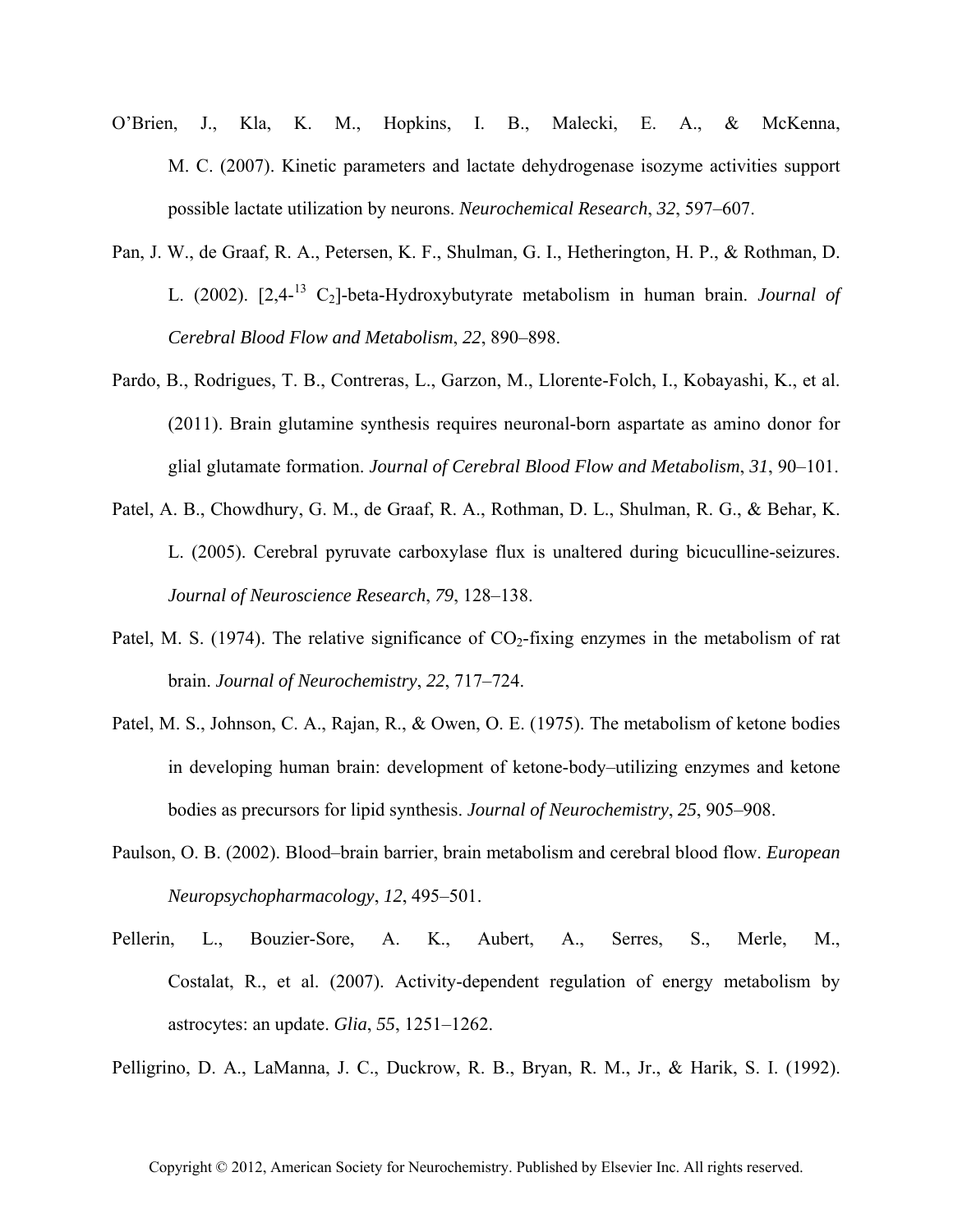Hyperglycemia and blood–brain barrier glucose transport. *Journal of Cerebral Blood Flow and Metabolism*, *12*, 887–899.

- Phukan, S., Babu, V. S., Kannoji, A., Hariharan, R., & Balaji, V. N. (2010). GSK3beta: role in therapeutic landscape and development of modulators. *British Journal of Pharmacology*, *160*, 1–19.
- Prichard, J., Rothman, D., Novotny, E., Petroff, O., Kuwabara, T., Avison, M., et al. (1991). Lactate rise detected by  ${}^{1}H$  NMR in human visual cortex during physiologic stimulation. *Proceedings of the National Academy of Sciences of the United States of America*, *88*, 5829–5831.
- Qu, H., Haberg, A., Haraldseth, O., Unsgard, G., & Sonnewald, U. (2000). (13)C MR spectroscopy study of lactate as substrate for rat brain. *Developmental Neuroscience*, *22*, 429–436.
- Qu, H., Konradsen, J. R., van Hengel, M., Wolt, S., & Sonnewald, U. (2001). Effect of glutamine and GABA on [U-(13)C]glutamate metabolism in cerebellar astrocytes and granule neurons. *Journal of Neuroscience Research*, *66*, 885–890.
- Quistorff, B., Secher, N. H., & Van Lieshout, J. J. (2008). Lactate fuels the human brain during exercise. *FASEB Journal*, *22*, 3443–3449.
- Ramos, M., del Arco, A., Pardo, B., Martinez-Serrano, A., Martinez-Morales, J. R., Kobayashi, K., et al. (2003). Developmental changes in the  $Ca<sup>2</sup>$  -regulated mitochondrial aspartate– glutamate carrier aralar1 in brain and prominent expression in the spinal cord. *Brain Research. Developmental Brain Research*, *143*, 33–46.
- Reivich, M., Kuhl, D., Wolf, A., Greenberg, J., Phelps, M., Ido, T., et al. (1979). The  $\int_0^{18}F\int_0^8f\int_0^8f\left(\frac{1}{2}ar^2 + ar^2\right)dr$  for the measurement of local cerebral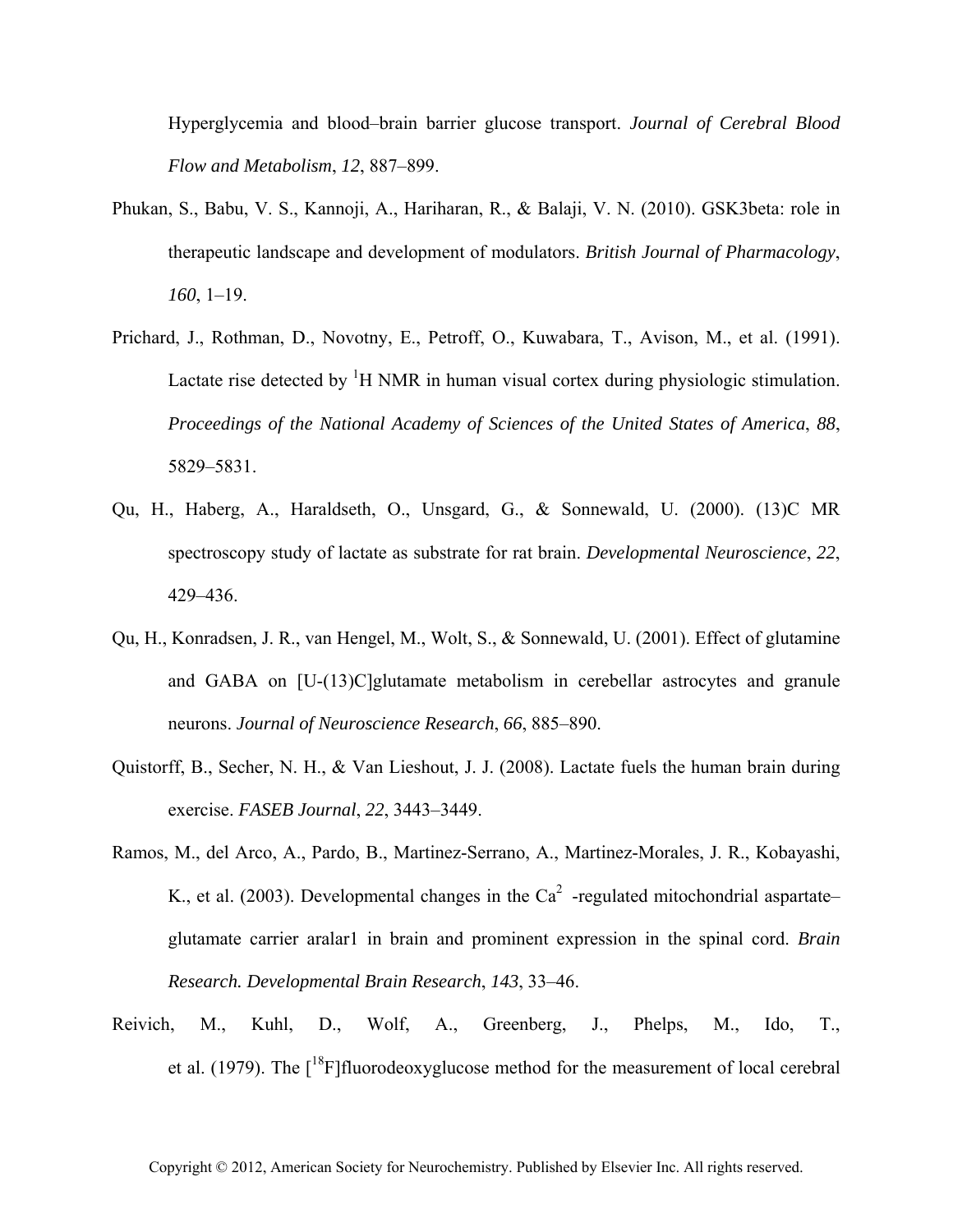glucose utilization in man. *Circulation Research*, *44*, 127–137.

- Ronnett, G. V., Ramamurthy, S., Kleman, A. M., Landree, L. E., & Aja, S. (2009). AMPK in the brain: its roles in energy balance and neuroprotection. *Journal of Neurochemistry*, *109*(Suppl. 1), 17–23.
- Sanchez-Abarca, L. I., Tabernero, A., & Medina, J. M. (2001). Oligodendrocytes use lactate as a source of energy and as a precursor of lipids. *Glia*, *36*, 321–329.
- Satrustegui, J., Contreras, L., Ramos, M., Marmol, P., del Arco, A., Saheki, T., et al. (2007). Role of aralar, the mitochondrial transporter of aspartate-glutamate, in brain Nacetylaspartate formation and  $Ca^2$  signaling in neuronal mitochondria. *Journal of Neuroscience Research*, *85*, 3359–3366.
- Scafidi, S., Fiskum, G., Lindauer, S. L., Bamford, P., Shi, D., Hopkins, I., et al. (2010). Metabolism of acetyl-L-carnitine for energy and neurotransmitter synthesis in the immature rat brain. *Journal of Neurochemistry*, *114*, 820–831.
- Schousboe, A., Sonnewald, U., & Waagepetersen, H. S. (2003). Differential roles of alanine in GABAergic and glutamatergic neurons. *Neurochemistry International*, *43*, 311–315.
- Settergren, G., Lindblad, B. S., & Persson, B. (1976). Cerebral blood flow and exchange of oxygen, glucose, ketone bodies, lactate, pyruvate and amino acids in infants. *Acta Paediatrica Scandinavica*, *65*, 343–353.
- Sickmann, H. M., Walls, A. B., Schousboe, A., Bouman, S. D., & Waagepetersen, H. S. (2009). Functional significance of brain glycogen in sustaining glutamatergic neurotransmission. *Journal of Neurochemistry*, *109*(Suppl. 1), 80–86.

Siesjö, B. K. (1978). *Brain energy metabolism*. New York: John Wiley & Sons.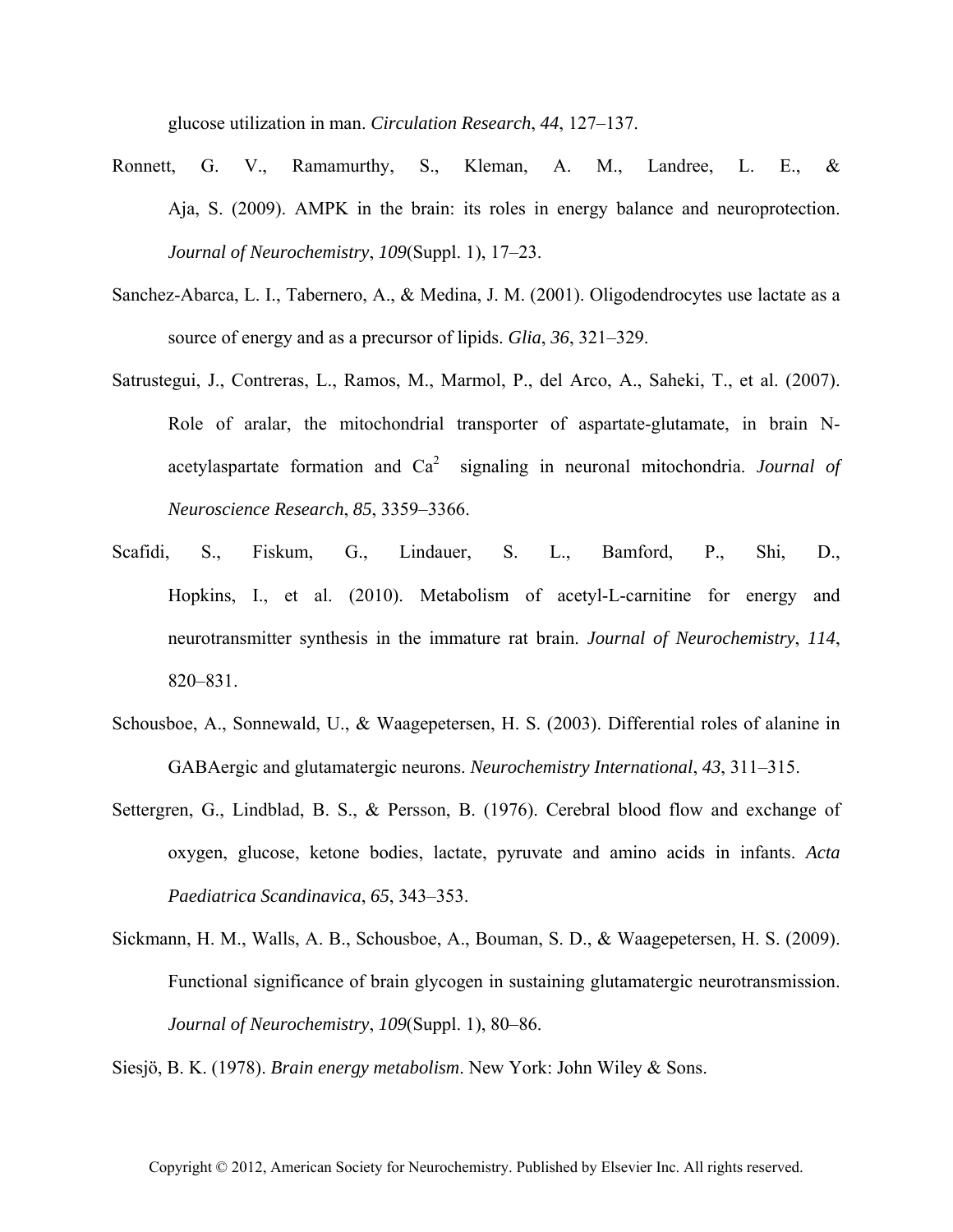- Simpson, I. A., Appel, N. M., Hokari, M., Oki, J., Holman, G. D., Maher, F., et al. (1999). Blood–brain barrier glucose transporter: effects of hypo- and hyperglycemia revisited. *Journal of Neurochemistry*, *72*, 238–247.
- Simpson, I. A., Carruthers, A., & Vannucci, S. J. (2007). Supply and demand in cerebral energy metabolism: the role of nutrient transporters. *Journal of Cerebral Blood Flow and Metabolism*, *27*, 1766–1791.
- Simpson, I. A., Dwyer, D., Malide, D., Moley, K. H., Travis, A., & Vannucci, S. J. (2008). The facilitative glucose transporter GLUT3: 20 years of distinction. *American Journal of Physiology Endocrinology Metabolism*, *295*, E242–253.
- Sokoloff, L. (1960). The metabolism of the central nervous system in vivo. In J. Field, H. Magoun & V. Hall (Eds.), *Handbook of physiology neurophysiology* (pp. 1843–1864) (ed.). Washington, DC: American Physiological Society.
- Sokoloff, L., Reivich, M., Kennedy, C., Des Rosiers, M. H., Patlak, C. S., Pettigrew, K. D., et al. (1977). The  $\int^{14}$ C deoxyglucose method for the measurement of local cerebral glucose utilization: theory, procedure, and normal values in the conscious and anesthetized albino rat. *Journal of Neurochemistry*, *28*, 897–916.
- Sonnewald, U., & McKenna, M. (2002). Metabolic compartmentation in cortical synaptosomes: influence of glucose and preferential incorporation of endogenous glutamate into GABA. *Neurochemical Research*, *27*, 43–50.
- Sonnewald, U., & Rae, C. (2010). Pyruvate carboxylation in different model systems studied by (13)C MRS. *Neurochemical Research*, *35*, 1916–1921.
- Sonnewald, U., Westergaard, N., Petersen, S. B., Unsgard, G., & Schousboe, A. (1993). Metabolism of  $[U^{-13}C]$ glutamate in astrocytes studied by  $^{13}C$  NMR spectroscopy: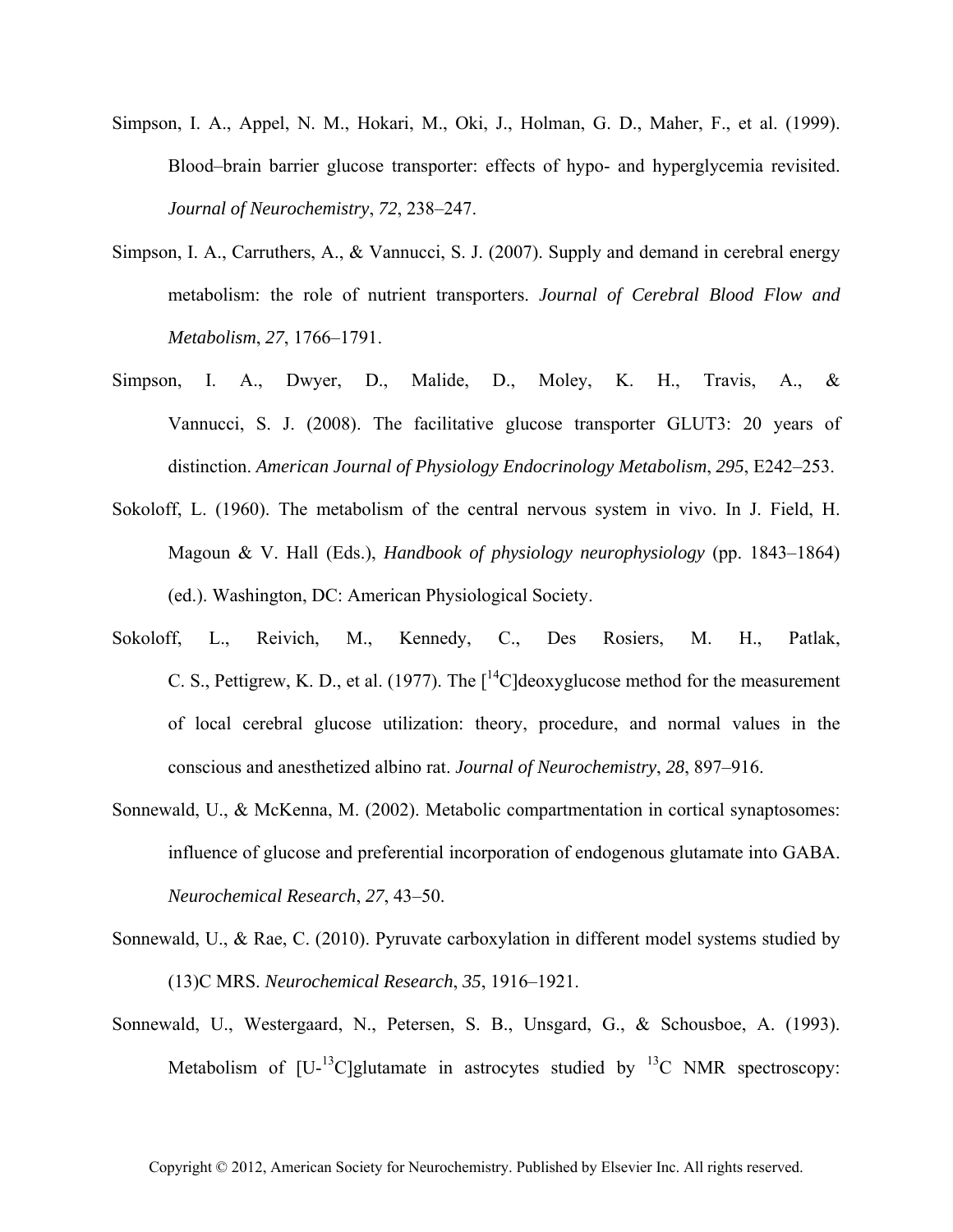incorporation of more label into lactate than into glutamine demonstrates the importance of the tricarboxylic acid cycle. *Journal of Neurochemistry*, *61*, 1179–1182.

- Sonnewald, U., Westergaard, N., Schousboe, A., Svendsen, J. S., Unsgard, G., & Petersen, S. B. (1993). Direct demonstration by  $\int^{13}$ C]NMR spectroscopy that glutamine from astrocytes is a precursor for GABA synthesis in neurons. *Neurochemistry International*, *22*, 19–29.
- Takahashi, T., Shirane, R., Sato, S., & Yoshimoto, T. (1999). Developmental changes of cerebral blood flow and oxygen metabolism in children. *American Journal of Neuroradiology*, *20*, 917–922.
- Tildon, J. T., & Cornblath, M. (1972). Succinyl-CoA: 3-ketoacid CoA-transferase deficiency. A cause for ketoacidosis in infancy. *Journal of Clinical Investigation*, *51*, 493–498.
- Tildon, J. T., McKenna, M. C., Stevenson, J., & Couto, R. (1993). Transport of L-lactate by cultured rat brain astrocytes. *Neurochemical Research*, *18*, 177–184.
- Tomaszewicz, M., Rossner, S., Schliebs, R., Cwikowska, J., & Szutowicz, A. (2003). Changes in cortical acetyl-CoA metabolism after selective basal forebrain cholinergic degeneration by 192IgG-saporin. *Journal of Neurochemistry*, *87*, 318–324.
- Ueki, M., Mies, G., & Hossmann, K. A. (1992). Effect of alphachloralose, halothane, pentobarbital and nitrous oxide anesthesia on metabolic coupling in somatosensory cortex of rat. *Acta Anaesthesiologica Scandinavica*, *36*, 318–322.
- van den Berg, C. J., & Garfinkel, D. (1971). A stimulation study of brain compartments. Metabolism of glutamate and related substances in mouse brain. *Biochemical Journal*, *123*, 211–218.
- Vannucci, S. J., & Simpson, I. A. (2003). Developmental switch in brain nutrient transporter expression in the rat. *American Journal of Physiology Endocrinology Metabolism*, *285*,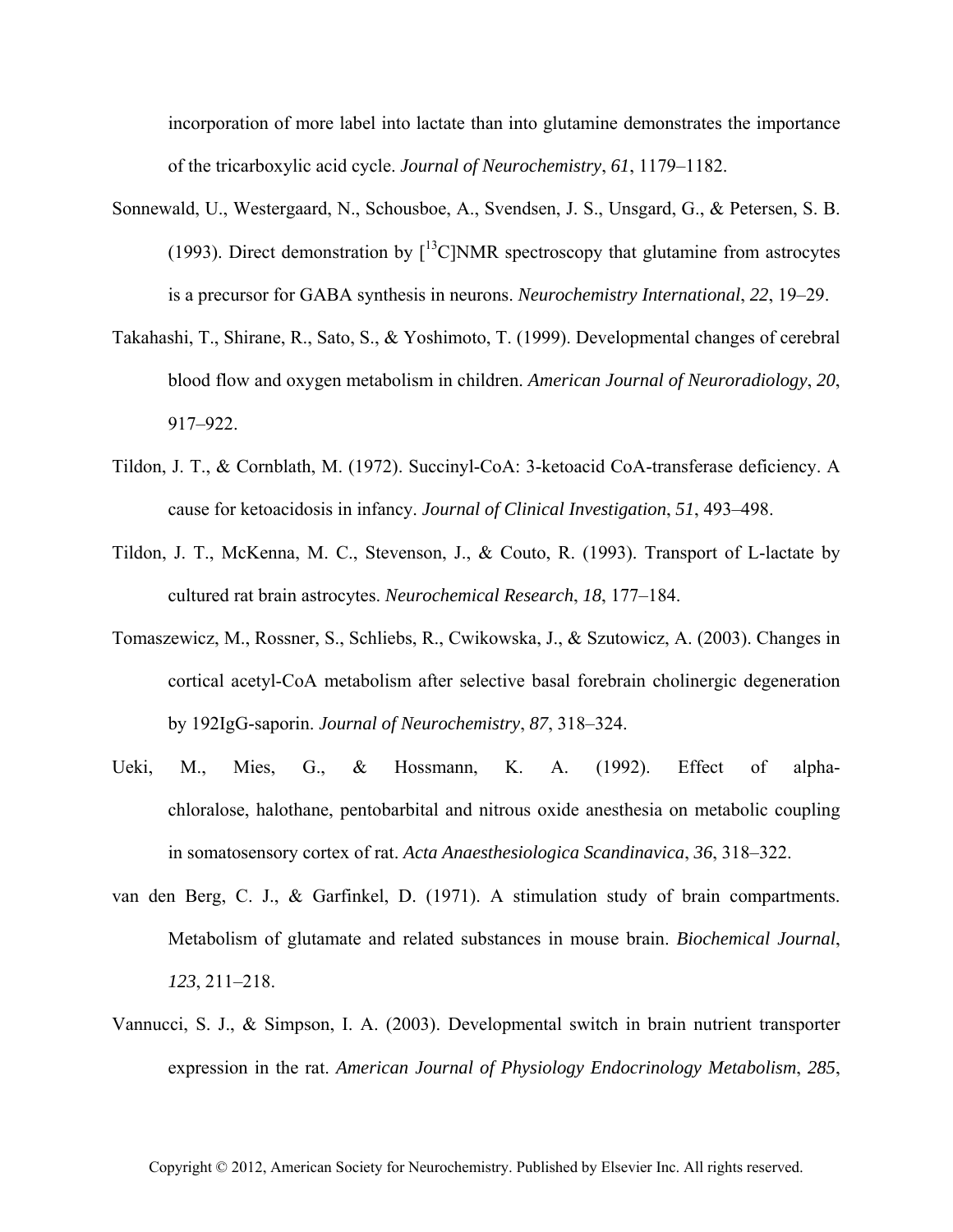E1127–E1134.

- Vereczki, V., Martin, E., Rosenthal, R. E., Hof, P. R., Hoffman, G. E., & Fiskum, G. (2006). Normoxic resuscitation after cardiac arrest protects against hippocampal oxidative stress, metabolic dysfunction, and neuronal death. *Journal of Cerebral Blood Flow and Metabolism*, *26*, 821–835.
- Waagepetersen, H. S., Bakken, I. J., Larsson, O. M., Sonnewald, U., & Schousboe, A. (1998b). Comparison of lactate and glucose metabolism in cultured neocortical neurons and astrocytes using 13C-NMR spectroscopy. *Developmental Neuroscience*, *20*, 310–320.
- Waagepetersen, H. S., Bakken, I. J., Larsson, O. M., Sonnewald, U., & Schousboe, A. (1998a). Metabolism of lactate in cultured GABAergic neurons studied by 13C nuclear magnetic resonance spectroscopy. *Journal of Cerebral Blood Flow and Metabolism*, *18*, 109–117.
- Waagepetersen, H. S., Hansen, G. H., Fenger, K., Lindsay, J. G., Gibson, G., & Schousboe, A. (2006). Cellular mitochondrial heterogeneity in cultured astrocytes as demonstrated by immunogold labeling of alpha-ketoglutarate dehydrogenase. *Glia*, *53*, 225–231.
- Waagepetersen, H. S., Qu, H., Hertz, L., Sonnewald, U., & Schousboe, A. (2002). Demonstration of pyruvate recycling in primary cultures of neocortical astrocytes but not in neurons. *Neurochemical Research*, *27*, 1431–1437.
- Waagepetersen, H. S., Sonnewald, U., Larsson, O. M., & Schousboe, A. (2000). A possible role of alanine for ammonia transfer between astrocytes and glutamatergic neurons. *Journal of Neurochemistry*, *75*, 471–479.
- Waagepetersen, H. S., Sonnewald, U., Larsson, O. M., & Schousboe, A. (2001). Multiple compartments with different metabolic characteristics are involved in biosynthesis of intracellular and released glutamine and citrate in astrocytes. *Glia*, *35*, 246–252.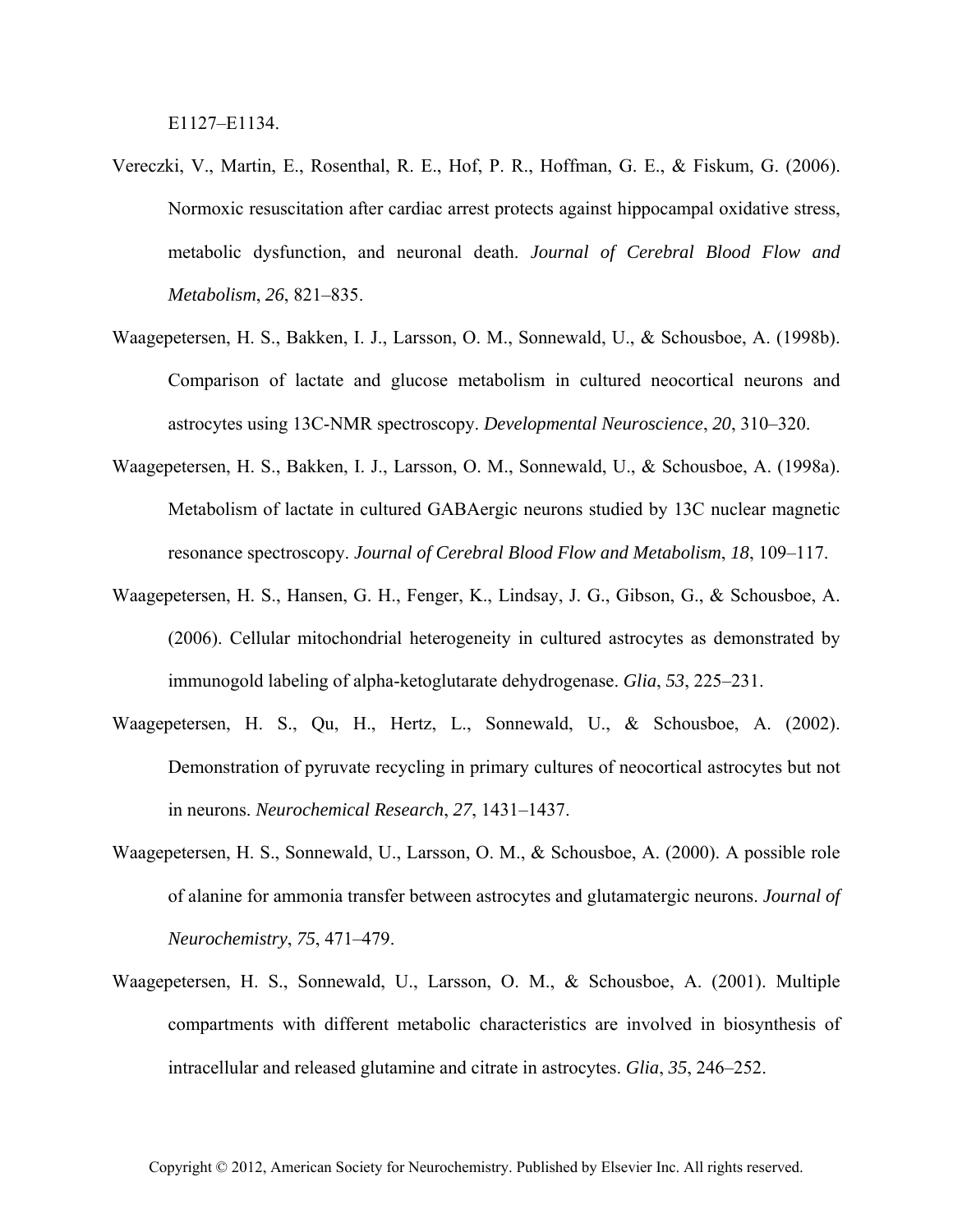- Walls, A. B., Heimburger, C. M., Bouman, S. D., Schousboe, A., & Waagepetersen, H. S. (2009). Robust glycogen shunt activity in astrocytes: Effects of glutamatergic and adrenergic agents. *Neuroscience*, *158*, 284–292.
- Waniewski, R. A., & Martin, D. L. (1998). Preferential utilization of acetate by astrocytes is attributable to transport. *Journal of Neuroscience*, *18*, 5225–5233.
- Westergaard, N., Drejer, J., Schousboe, A., & Sonnewald, U. (1996). Evaluation of the importance of transamination versus deamination in astrocytic metabolism of [U-13C]glutamate. *Glia*, *17*, 160–168.
- Westergaard, N., Sonnewald, U., Unsgard, G., Peng, L., Hertz, L., & Schousboe, A. (1994). Uptake, release, and metabolism of citrate in neurons and astrocytes in primary cultures. *Journal of Neurochemistry*, *62*, 1727–1733.
- Wheatley, D. N. (1998). Diffusion theory, the cell and the synapse. *Biosystems*, *45*, 151–163.
- Wibom, R., Lasorsa, F. M., Tohonen, V., Barbaro, M., Sterky, F. H., Kucinski, T., et al. (2009). AGC1 deficiency associated with global cerebral hypomyelination. *New England Journal of Medicine*, *361*, 489–495.
- Williamson, D. H., Bates, M. W., Page, M. A., & Krebs, H. A. (1971). Activities of enzymes involved in acetoacetate utilization in adult mammalian tissues. *Biochemical Journal*, *121*, 41–47.
- Yu, A. C., Drejer, J., Hertz, L., & Schousboe, A. (1983). Pyruvate carboxylase activity in primary cultures of astrocytes and neurons. *Journal of Neurochemistry*, *41*, 1484–1487.

Yudkoff, M. (1997). Brain metabolism of branched-chain amino acids. *Glia*, *21*, 92–98.

Yudkoff, M., Nelson, D., Daikhin, Y., & Erecin'ska, M. (1994). Tricarboxylic acid cycle in rat brain synaptosomes. Fluxes and interactions with aspartate aminotransferase and